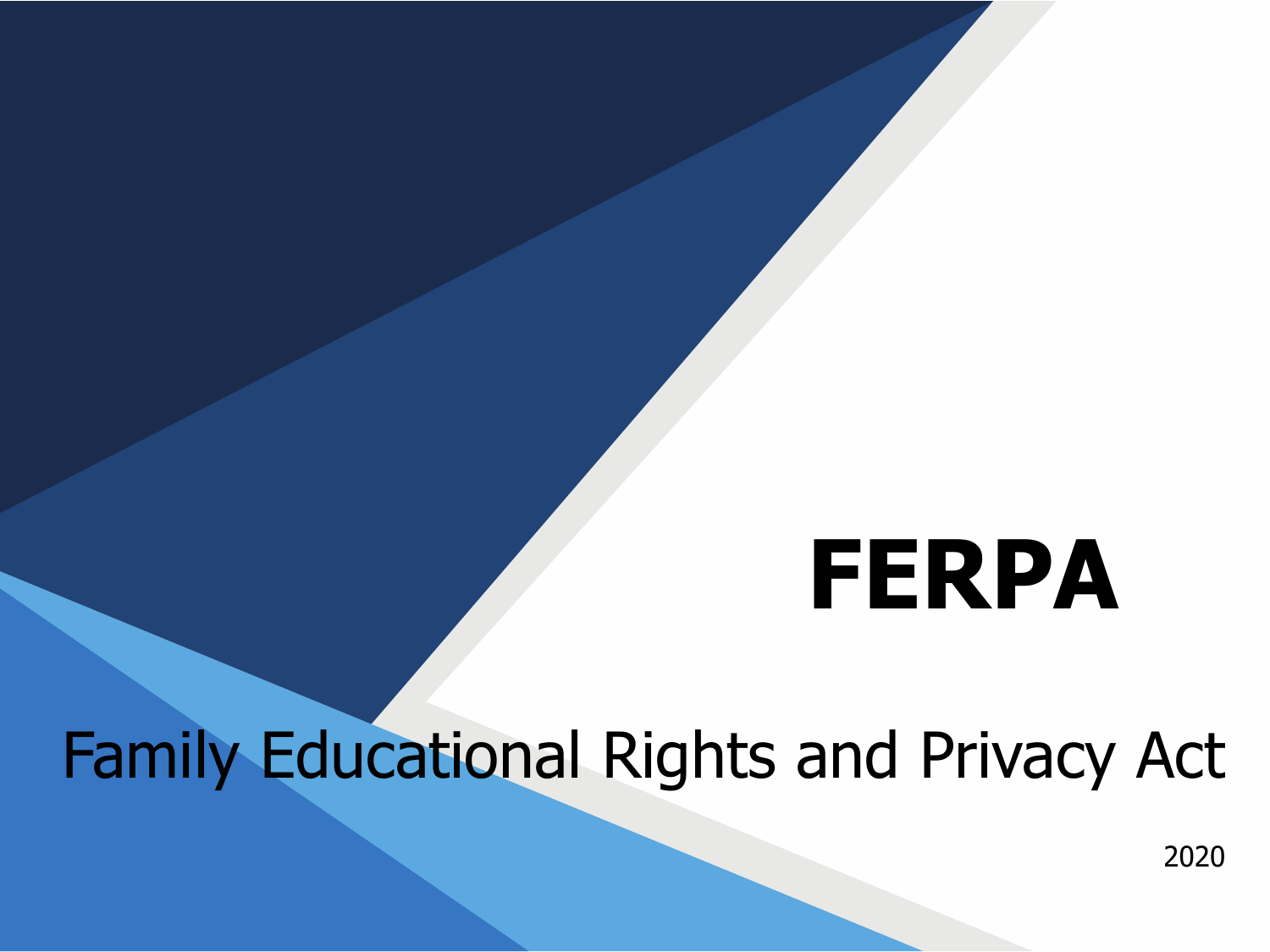#### **WHAT IS FERPA AND TO WHOM DOES IT APPLY?**

- Federal law enacted in 1974 called "Family Educational Rights and Privacy Act"
- Purpose is to protect the privacy rights of student educational records and to ensure the accuracy of those records
- Applies to currently enrolled or formerly enrolled students (regardless of age or parental dependency status)
- Applies to all institutions that receive Department of Education funds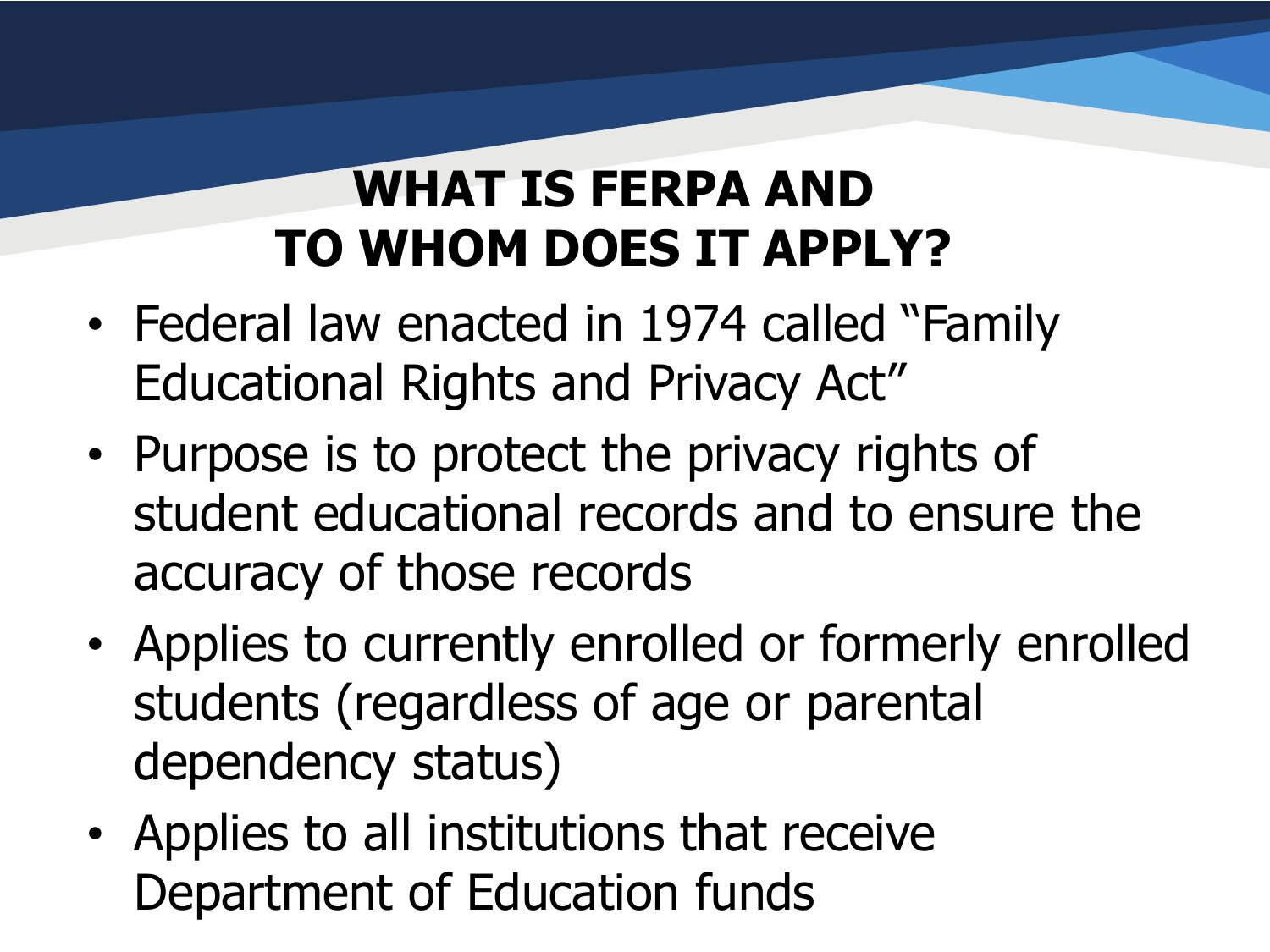#### **WHAT RIGHTS DOES FERPA AFFORD STUDENTS?**

- Right to inspect and review the record (all parts with two exceptions)
- Right to request an amendment to the record that the student believes is inaccurate or misleading or violation of his/her privacy rights (recording error not substantive decision) and to request a hearing if request to amend is not granted
- Right to consent to disclosure of personally identifiable information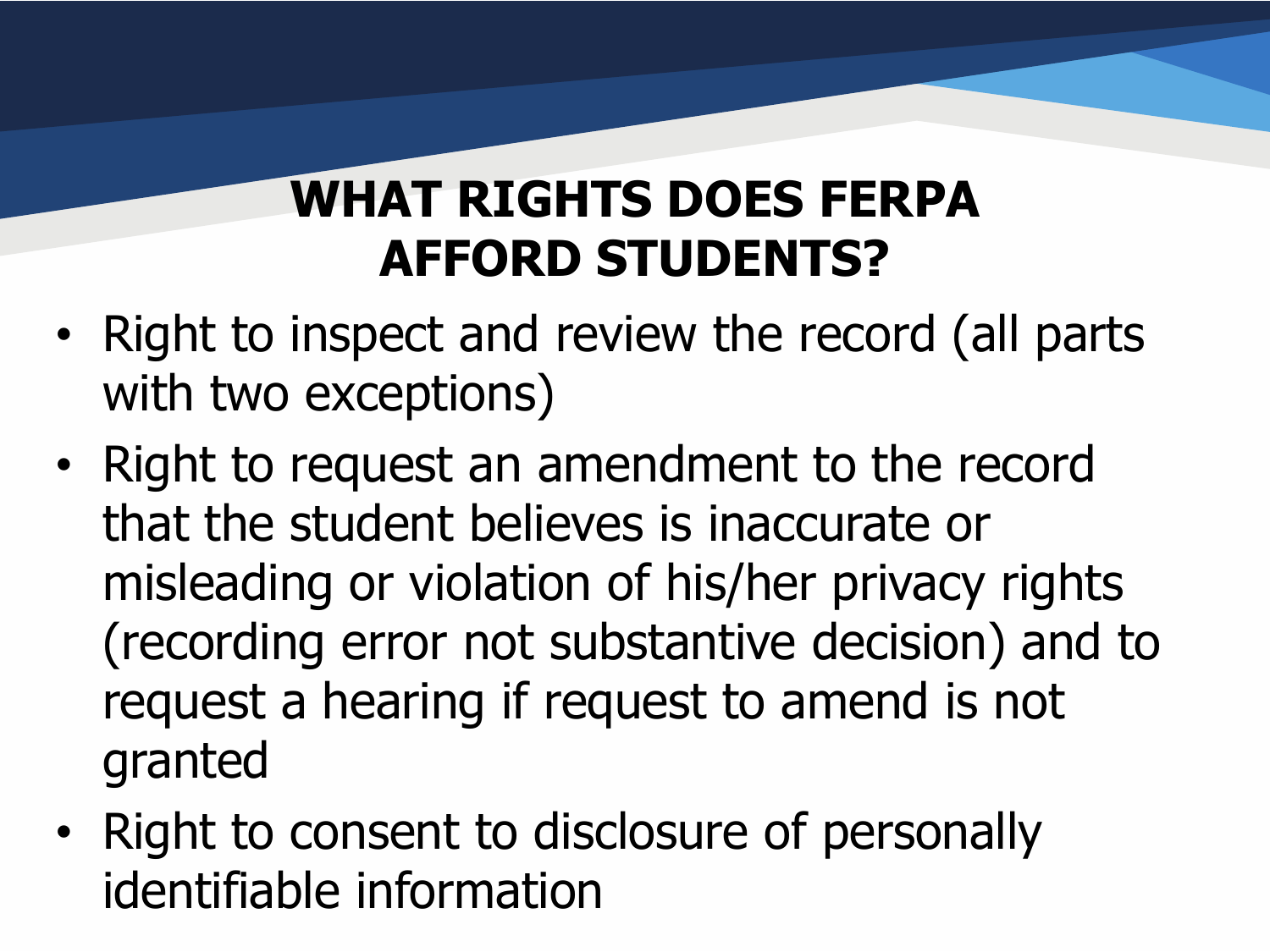#### **WHAT RIGHTS DOES FERPA AFFORD STUDENTS?**

- Right to know what institution has designated as public/directory information and the right to request suppression of public/directory information
- Right to know that school officials may access records and the criteria for determining that a school official has a legitimate need to know the information
- Right to file a complaint with the Family Policy Compliance Office in the U.S. Dept. of Education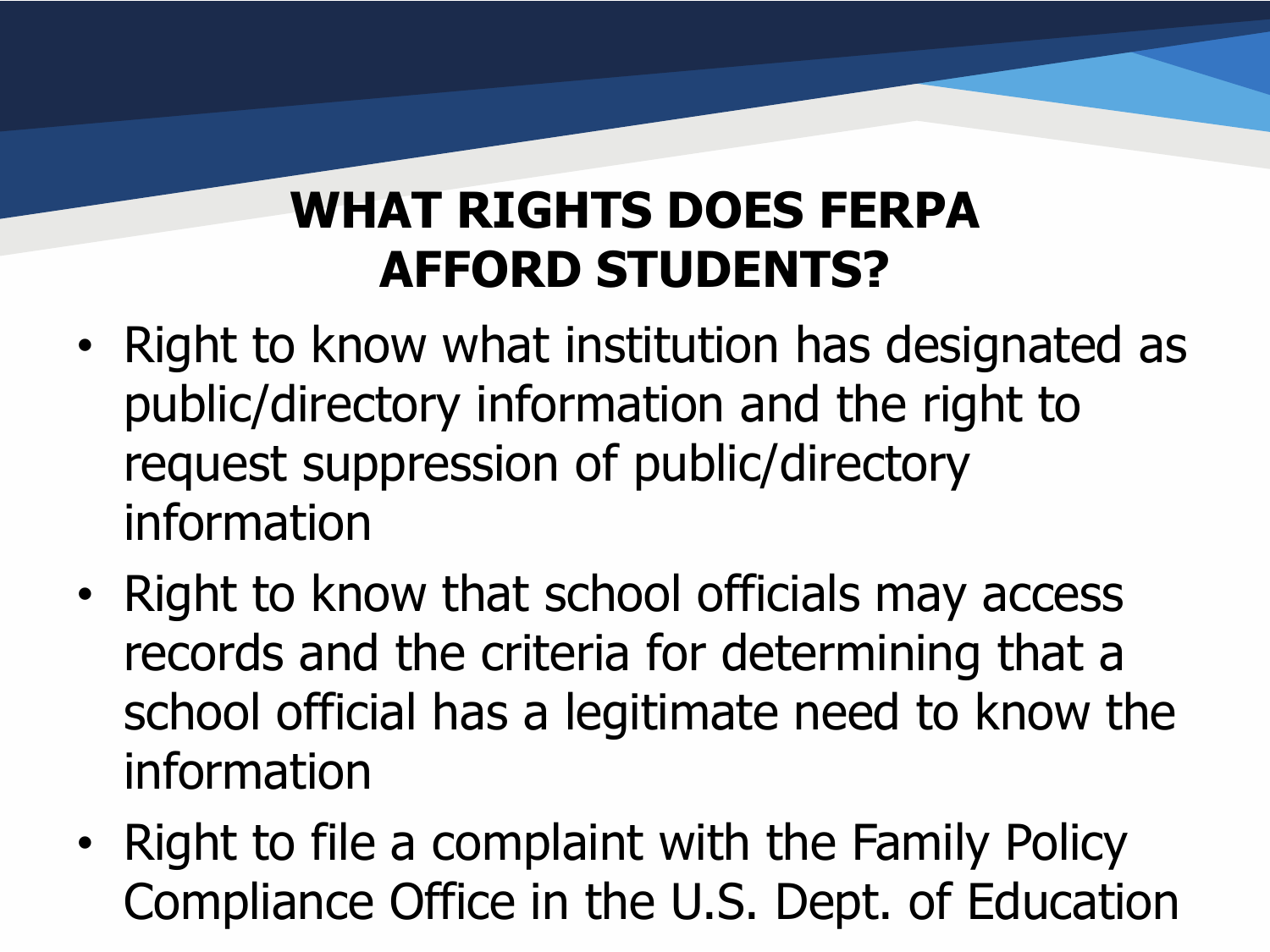#### **IS IT AN EDUCATION RECORD?**

• Most records from which a student can be personally identified and which are maintained by the institution regardless of its form (e.g., handwritten, print, database, disk, email, files, graded materials, class lists, individual student class schedules, financial aid records)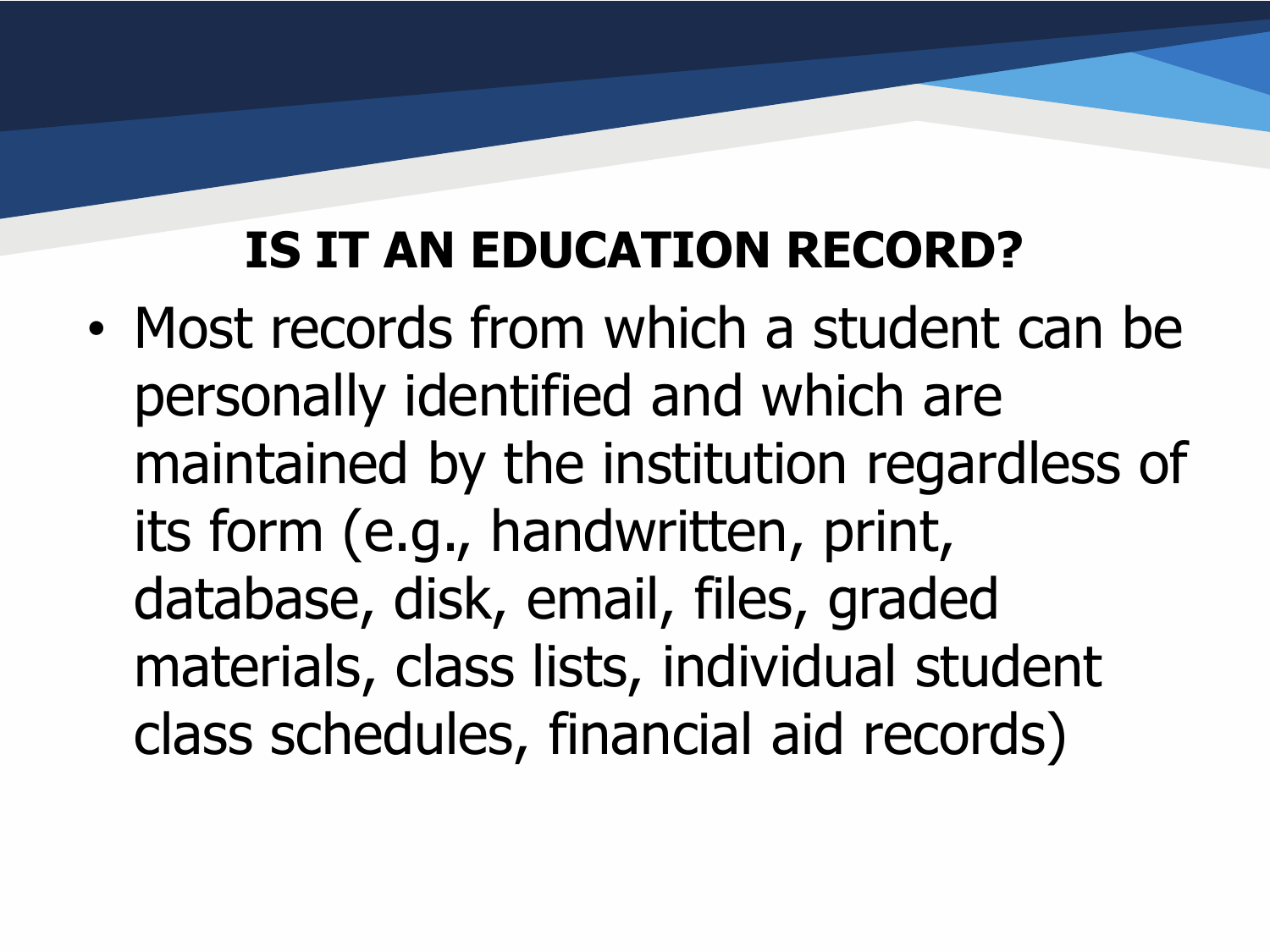#### **WHAT IS NOT AN EDUCATION RECORD**

- Information that is not recorded anywhere only exists in your brain
- "Sole possession" records only possessed by maker for use as a memory aid
- Law enforcement records MTSU police reports naming students
- Employment records employees who are also students
- Alumni records records created after student is no longer in attendance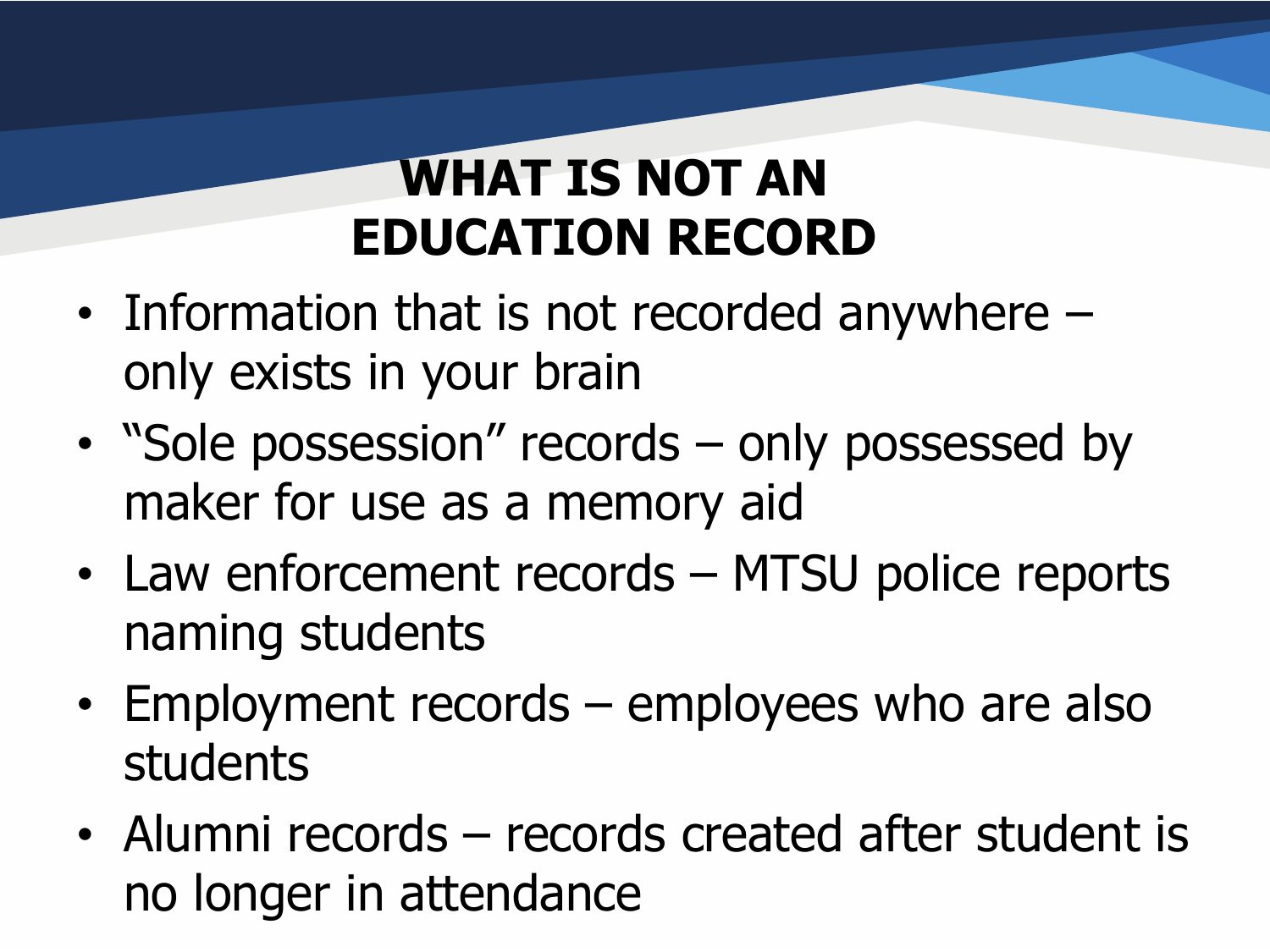## **If it is an education record, can you disclose it?**

# **NO!**

(Unless FERPA says you can)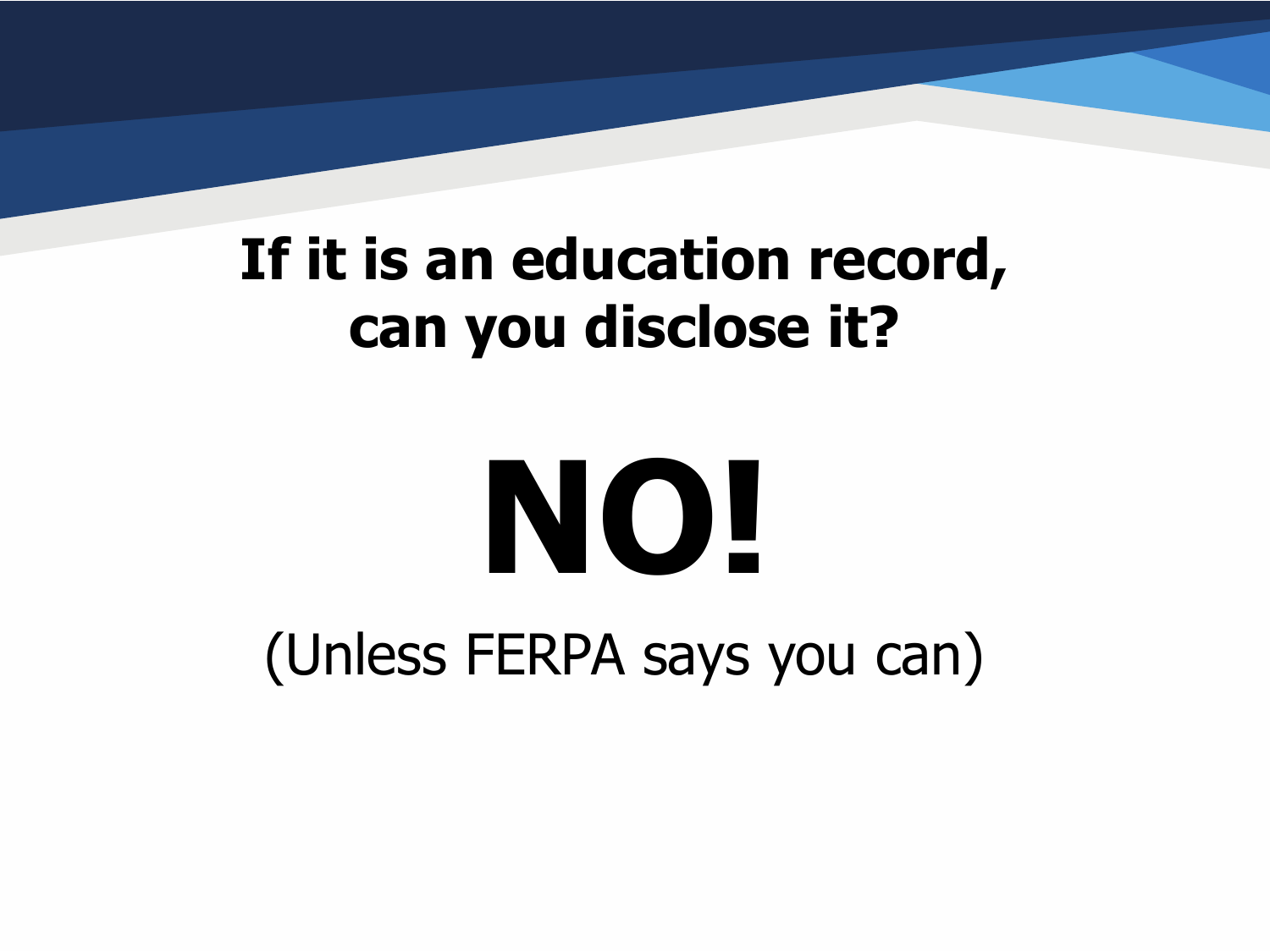#### **DIRECTORY INFORMATION**

Directory information includes the following information which may be provided to any requesting party per MTSU Policy 500 Access to Education Records:

- Student name
- City of permanent place of residence
- Photograph or video when related to a MTSU activity
- Birth year
- Major field of study
- Enrollment status (full-time, part-time, withdrawn)
- Student level (freshman, sophomore, etc.)
- Dates of attendance
- Degree status (expected graduation date and/or dates conferred
- University recognized honors and awards and dates received
- Participation in officially recognized activities/sports, including weight and height of members of athletic teams
- Most recent educational agency or institution attended by the student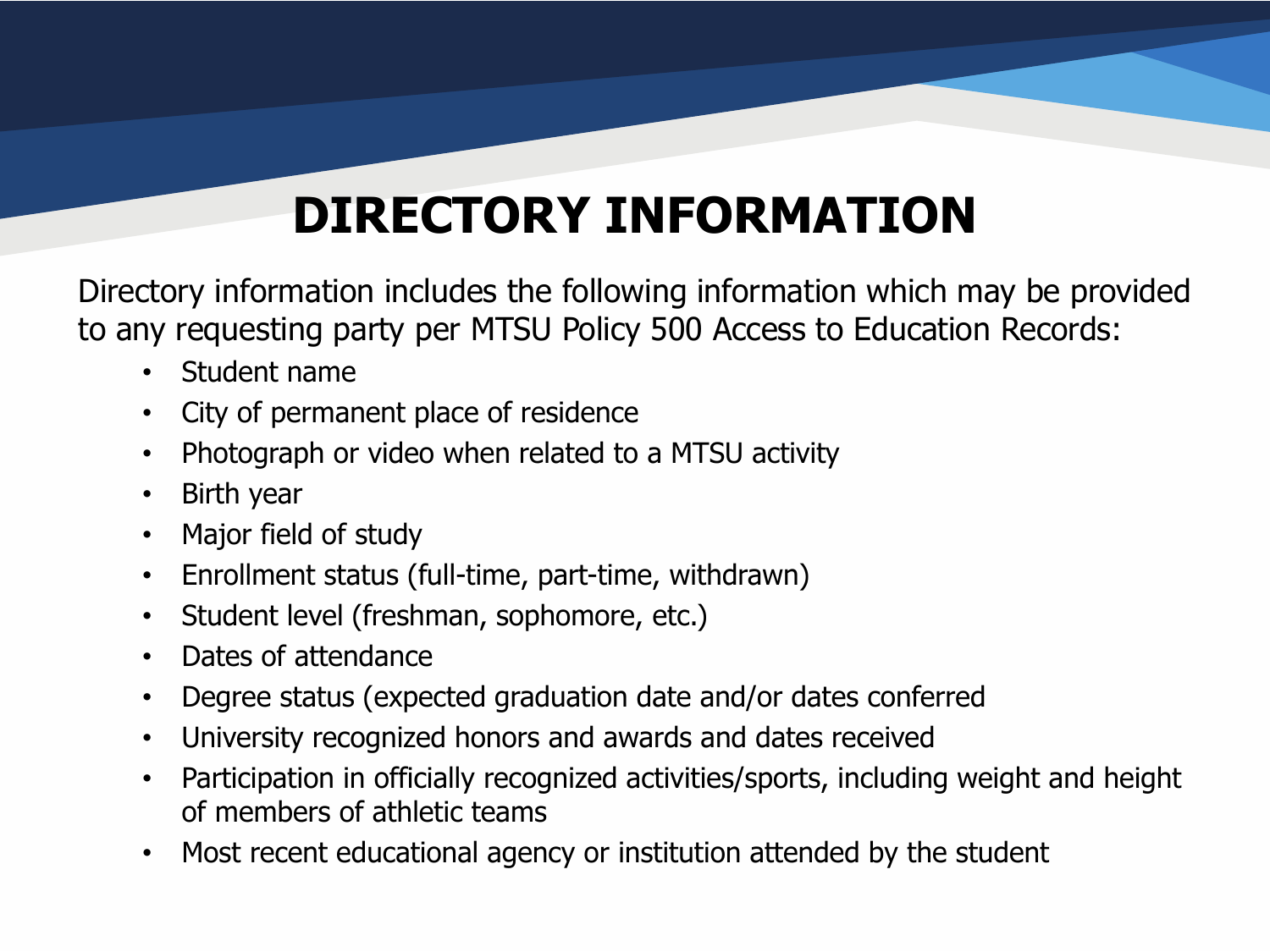#### **DIRECTORY INFORMATION Continued**

Directory information also includes the following information that may only be provided to requesters for a legitimate educational purpose or in relation to a MTSU activity per MTSU Policy 500 Access to Education Records:

- Email addresses (campus and personal)
- Mailing addresses (campus, primary, and permanent)
- University ID Number (M#)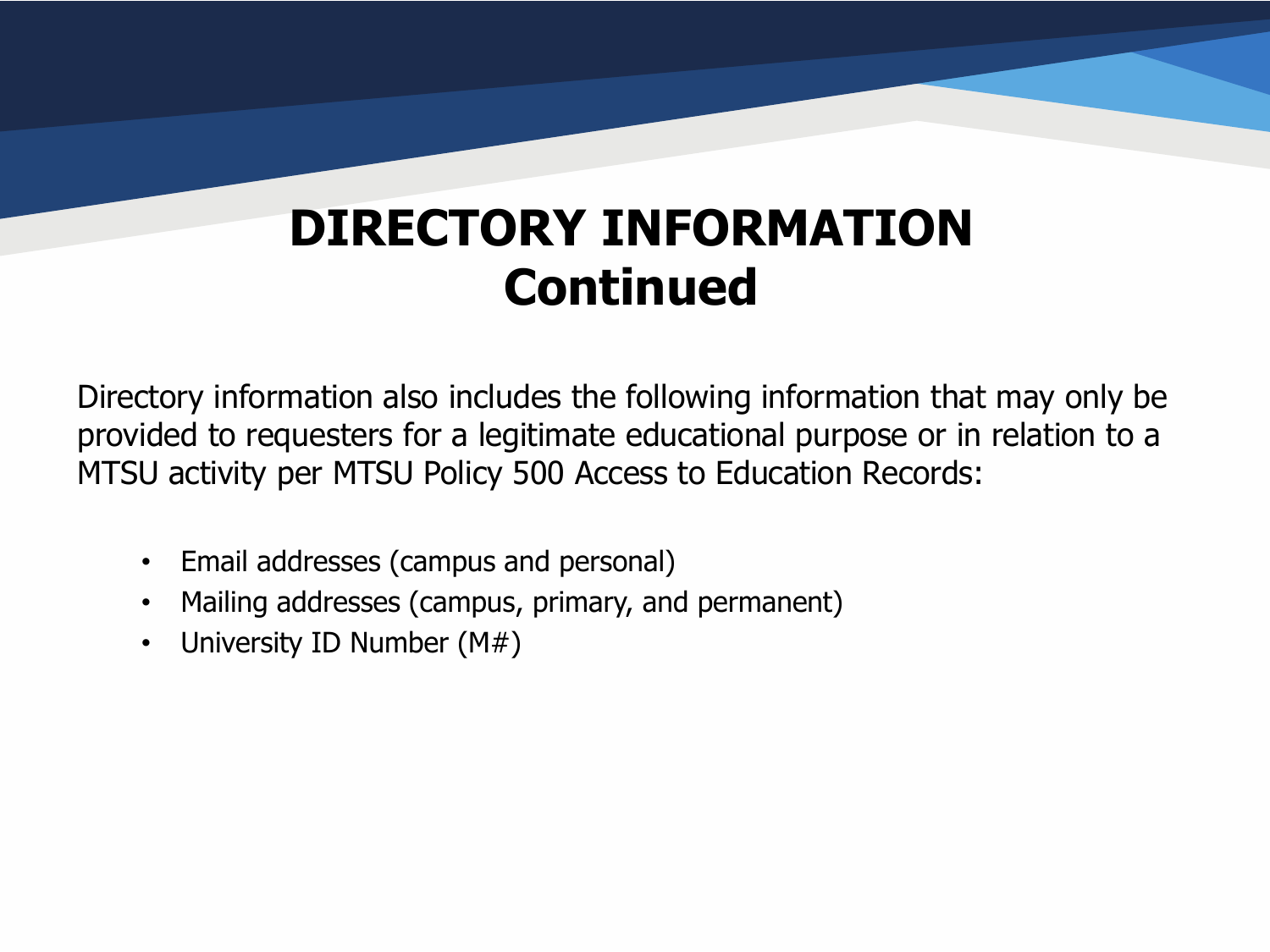#### **DIRECTORY INFORMATION USE/RELEASE**

- Must allow students opportunity to limit release of directory information
	- Registrar's office maintains records of all students who have requested non-disclosure.
	- On SPAIDEN, the Confidential box is checked when a request is received; this causes the "Warning: Information about this person is confidential" message to display in Banner.
	- In RaiderNet, on the Class List Summary and Class List with Student Detail links, a student who has requested non-disclosure will have "Confidential" after their name.
	- If you receive an inquiry about a student who has requested nondisclosure, your response is "There is no information available about this person."
	- If student has not requested non-disclosure, we may release directory information.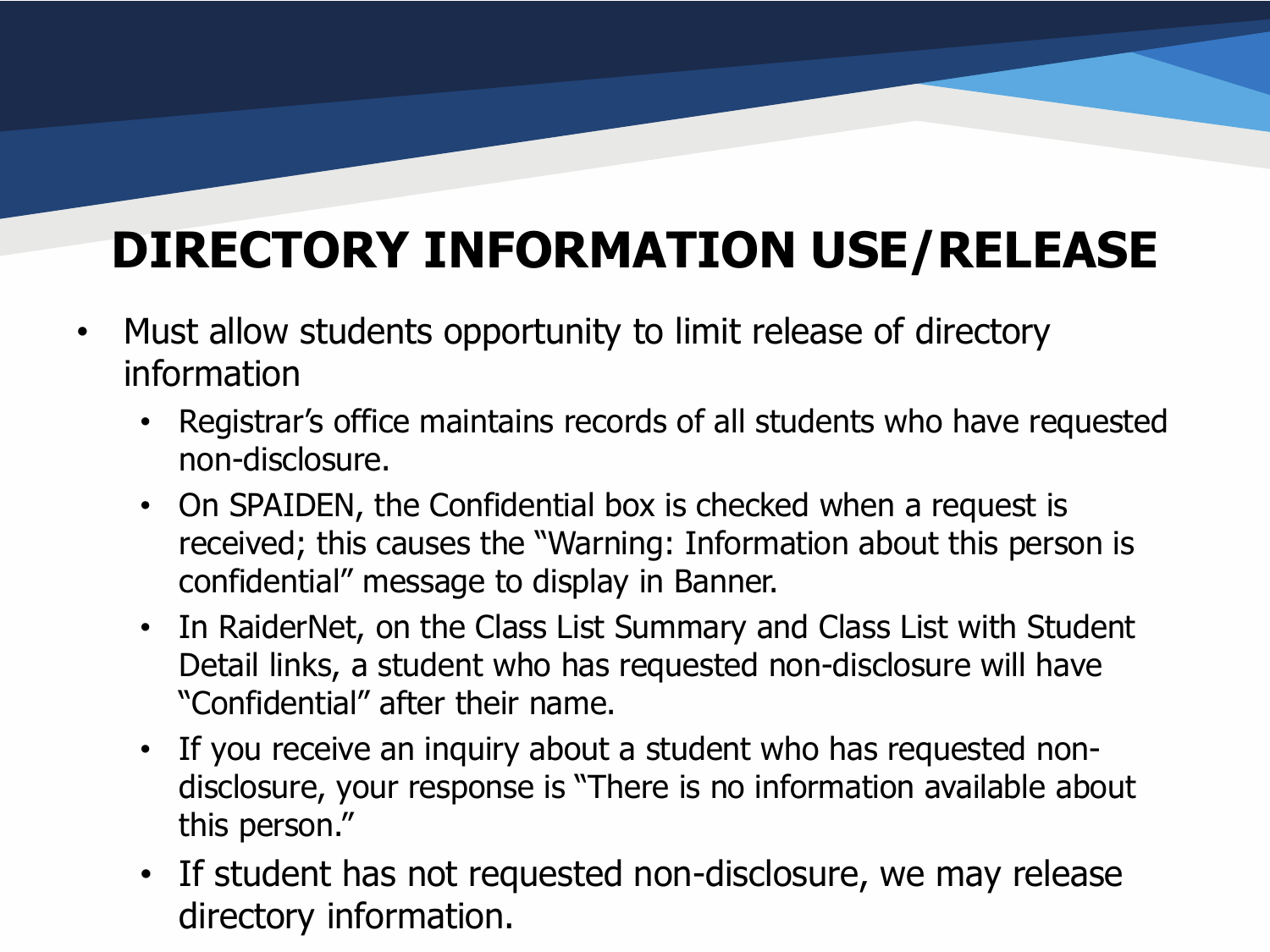- The student always has access.
	- Mandatory must allow the student to view
	- Two exceptions:
		- Financial records of parents
		- Confidential letters of recommendation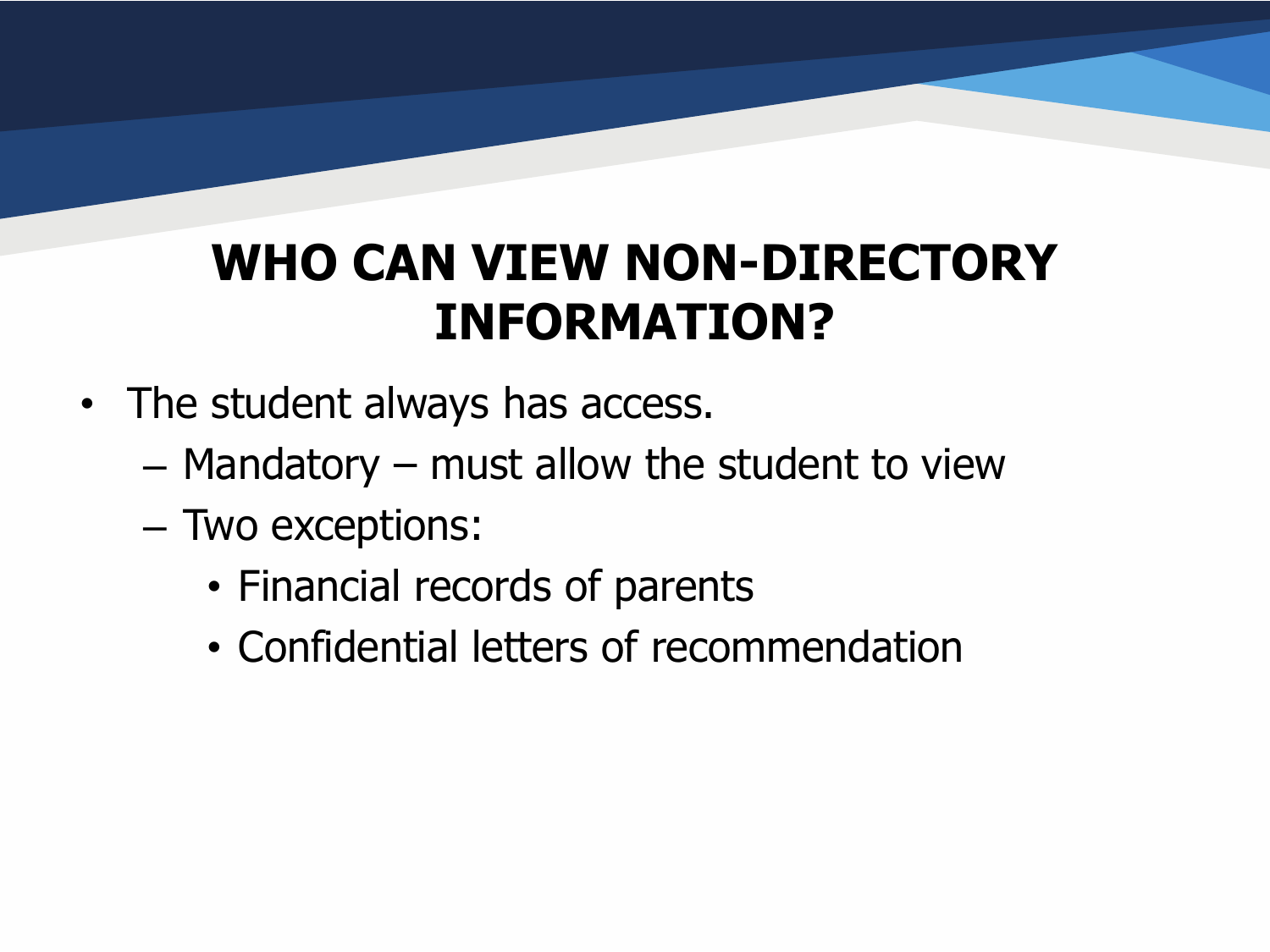• Any outside party that has the student's written consent

#### – Consent must:

- Have a written signature and be dated;
- Specify the records to be disclosed;
- State the purpose of the disclosure; and
- Identify to whom the disclosure can be made.
- Permissive, do not have to release
- Forward consents to Registrar's office, they will forward to University Counsel for review
- Registrar will keep a copy of the consent in the education record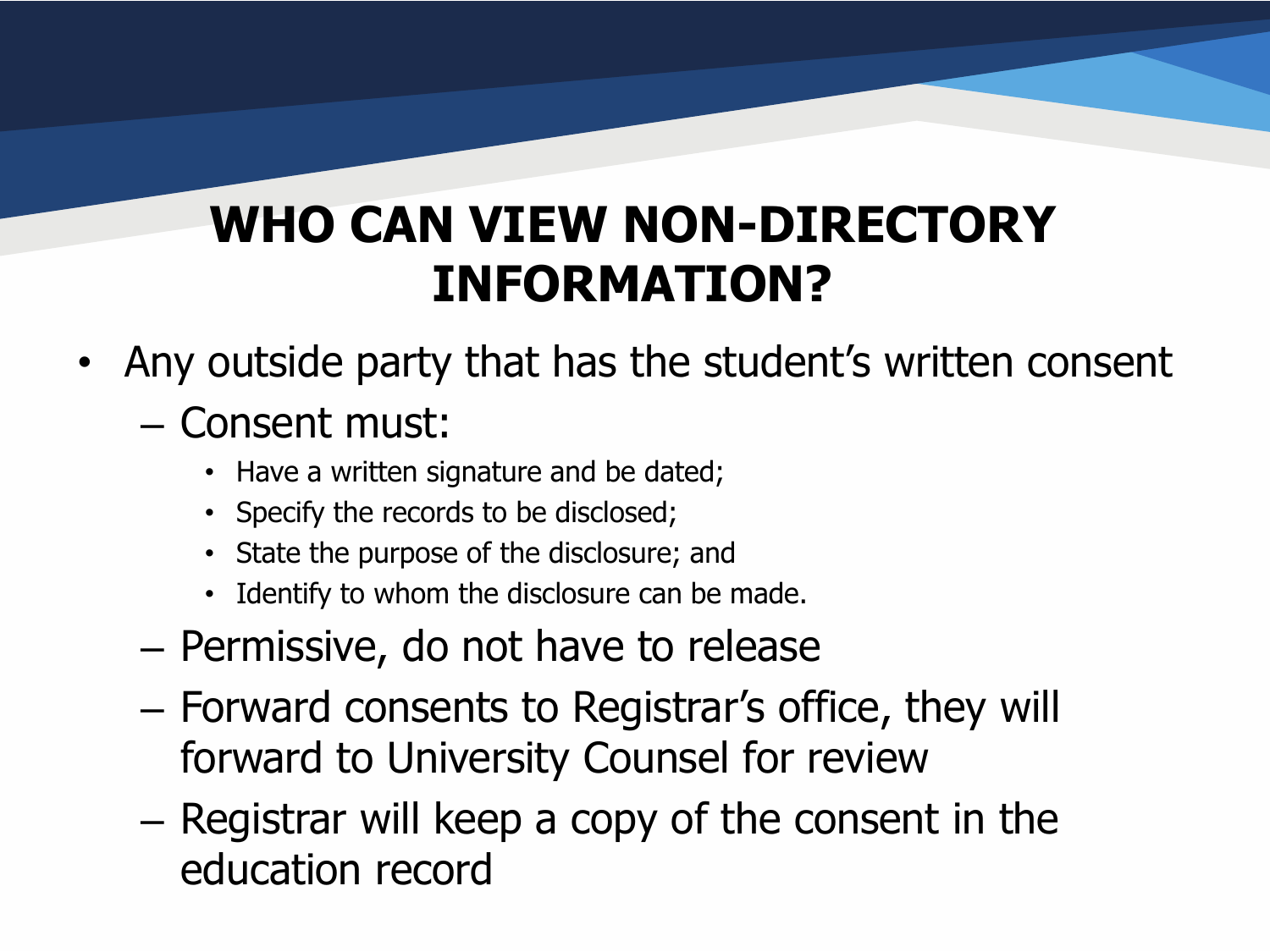- "School officials" with a "legitimate educational interest"
	- "School officials"
		- MTSU or TBR employees
		- Contractors (with appropriate contractual language)
		- Participants on official committees (i.e., disciplinary committees)
	- "Legitimate educational interest" often referred to as "need to know"
		- Interest in reviewing student education records for the purpose of performing assigned institutional research, educational or administrative function
		- Guiding principle If you need the data to perform your job duties, you should have access to it.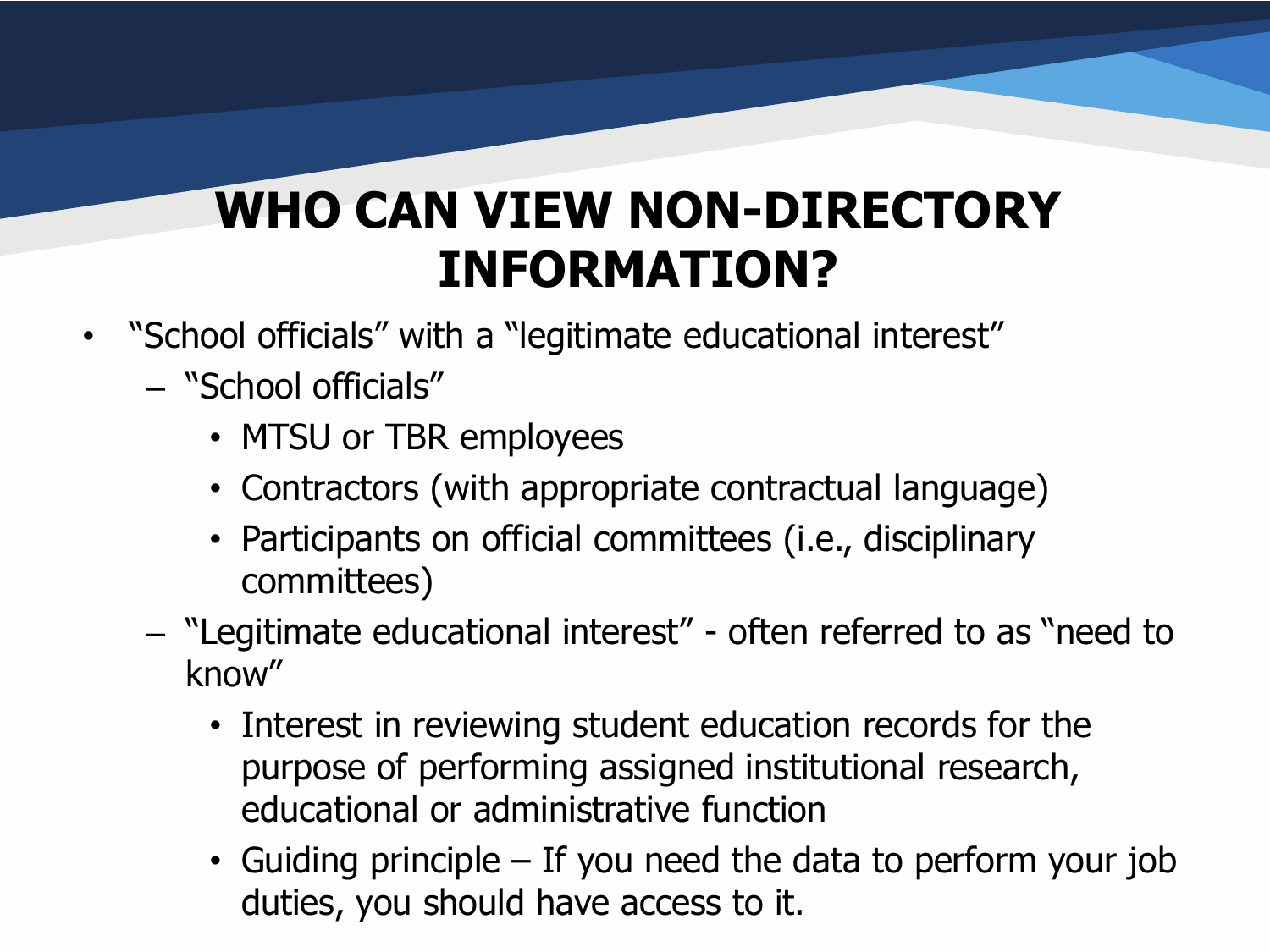- Parents of a dependent student as defined by the IRS code, who have claimed the student as a dependent on their most recent tax forms (must present a certified tax form)
- A person in response to a lawfully issued subpoena or court order
	- Must give notice to student, etc.
	- Send all subpoenas for education records to Registrar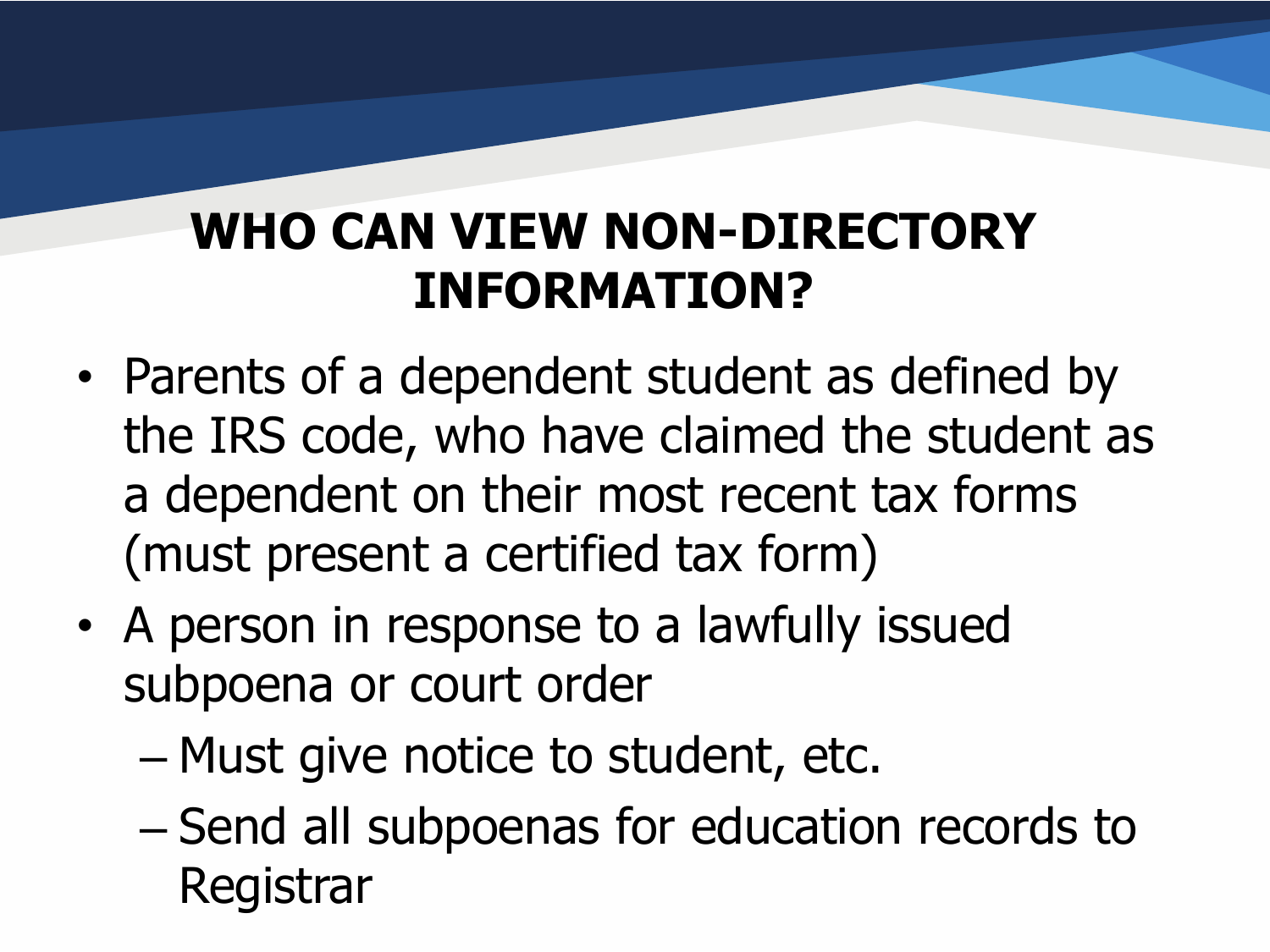#### **OTHER EXCEPTIONS**

- Health or safety emergency
- If the student sues MTSU or MTSU sues the student
- For audit/evaluation of educational programs (to Comptroller General of the U.S.; The U.S. Attorney General; The Secretary of the Dept. of Education; State and local educational authorities)
- To other schools where student is enrolled or wants to enroll
	- But only for purposes of the enrollment
	- Determine identity of person requesting, if via phone, i.e. ask the person to send you an e-mail from their school e-mail account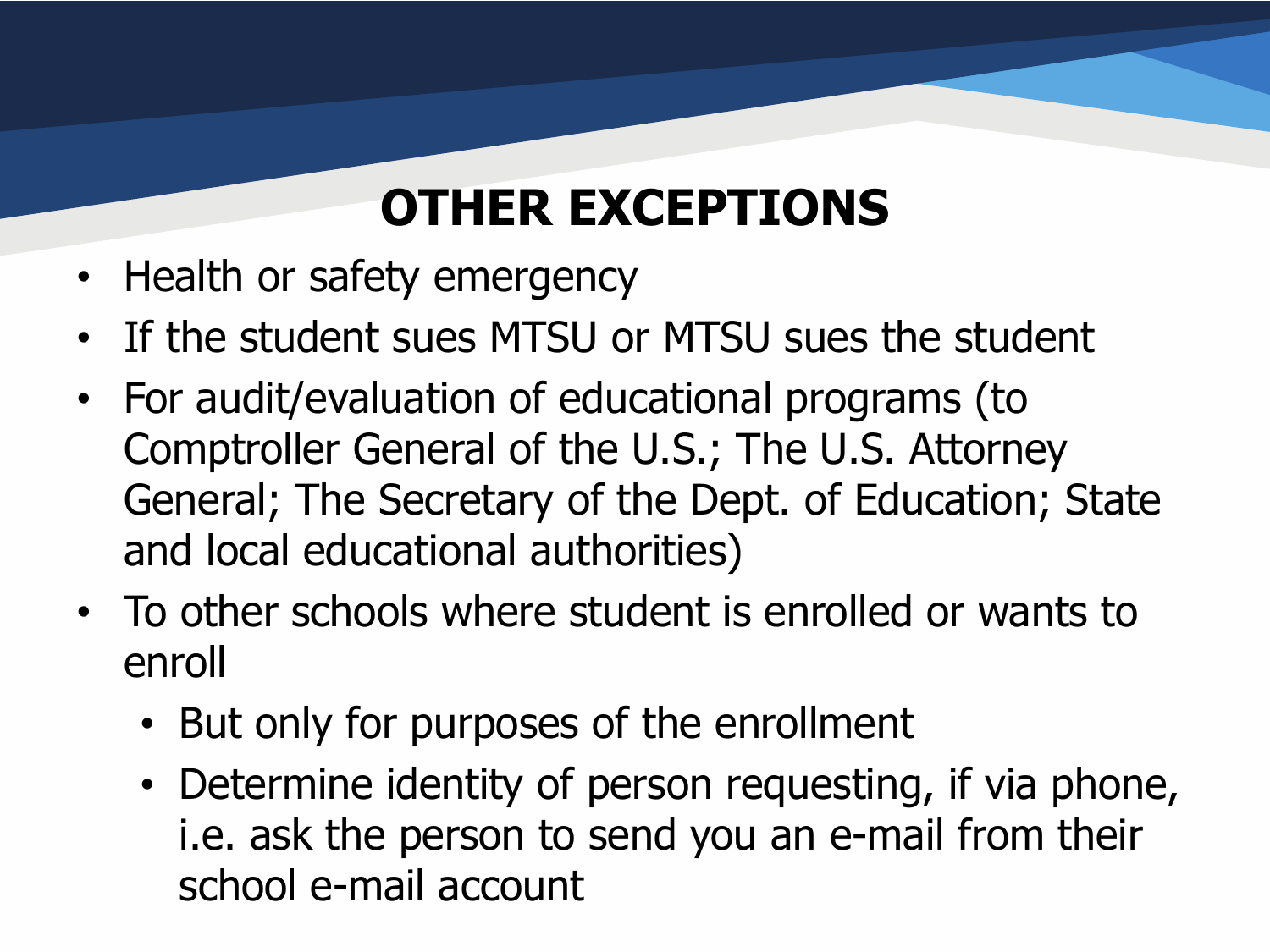#### **WHAT ABOUT PARENTS?**

- Parents are considered a "third party" and do not have a right to student information (subject to the exception noted previously)
- May release directory information to them
	- But not if the student has opted out
- Refer all parental inquiries to the University College Advising Center/MT One Stop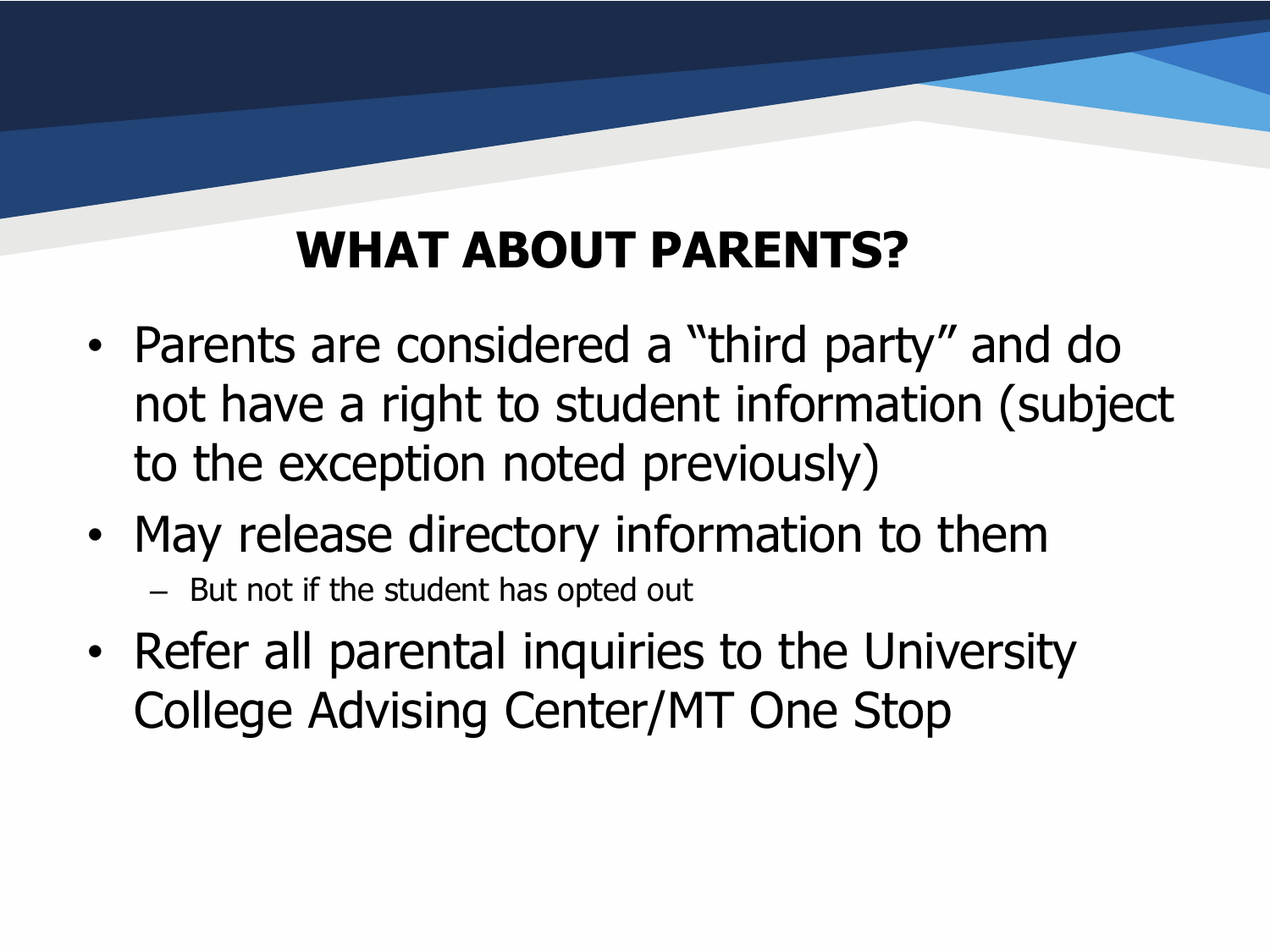#### **WHAT IF A STUDENT SEEMS IN CRISIS?**

- The health or safety emergency exception allows the release of private student data to any party determined to be able to assist the student
- Must document in the student's record what was released, to whom, and for what reason
- Consult with Registrar and University Counsel before determining to release information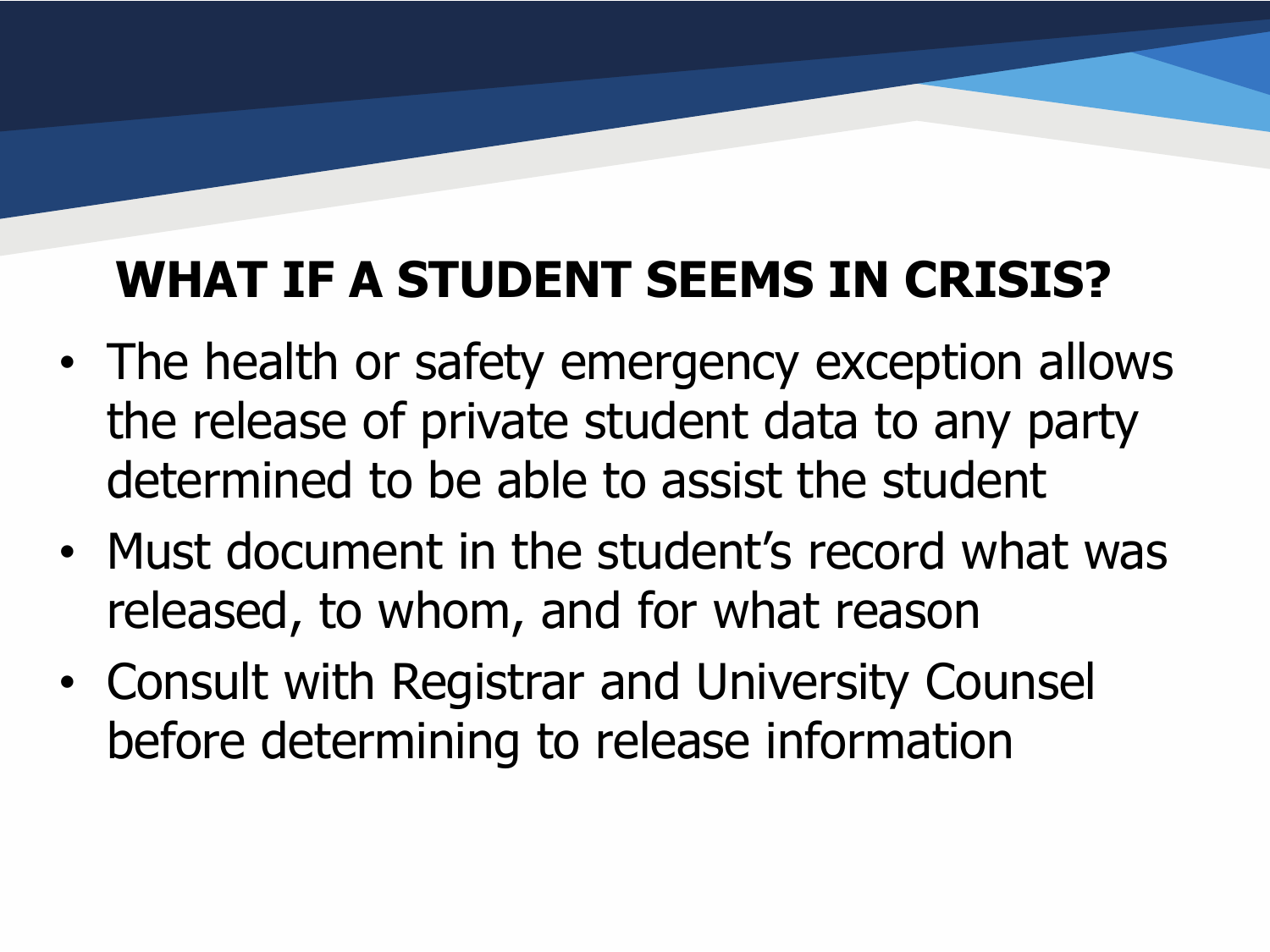#### **GUIDING PRINCIPLES REGARDING PRIVATE STUDENT INFORMATION**

- School officials shall not disclose personally identifiable information about a student nor permit inspection of those records without the student's written permission unless it is allowed in one of the exceptions mentioned
- You have a legal responsibility to protect confidentiality of student records
- Only access what you need to know to do your job
- Curiosity does not equal legitimate need to know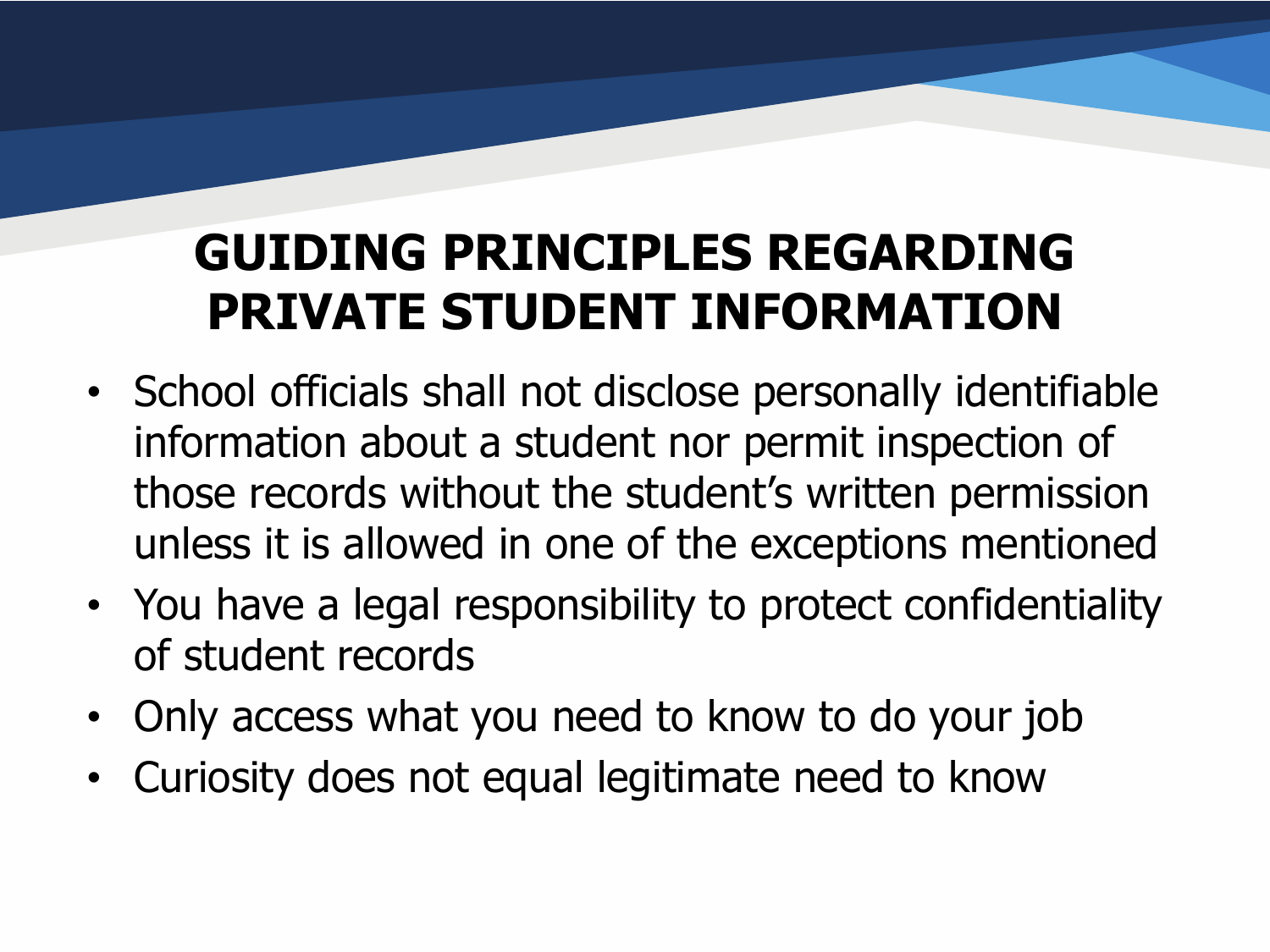#### **WHAT IF YOU INADVERTENTLY RELEASE PRIVATE DATA?**

- Notify your supervisor, Registrar and University Counsel
- If possible, remove the material from public view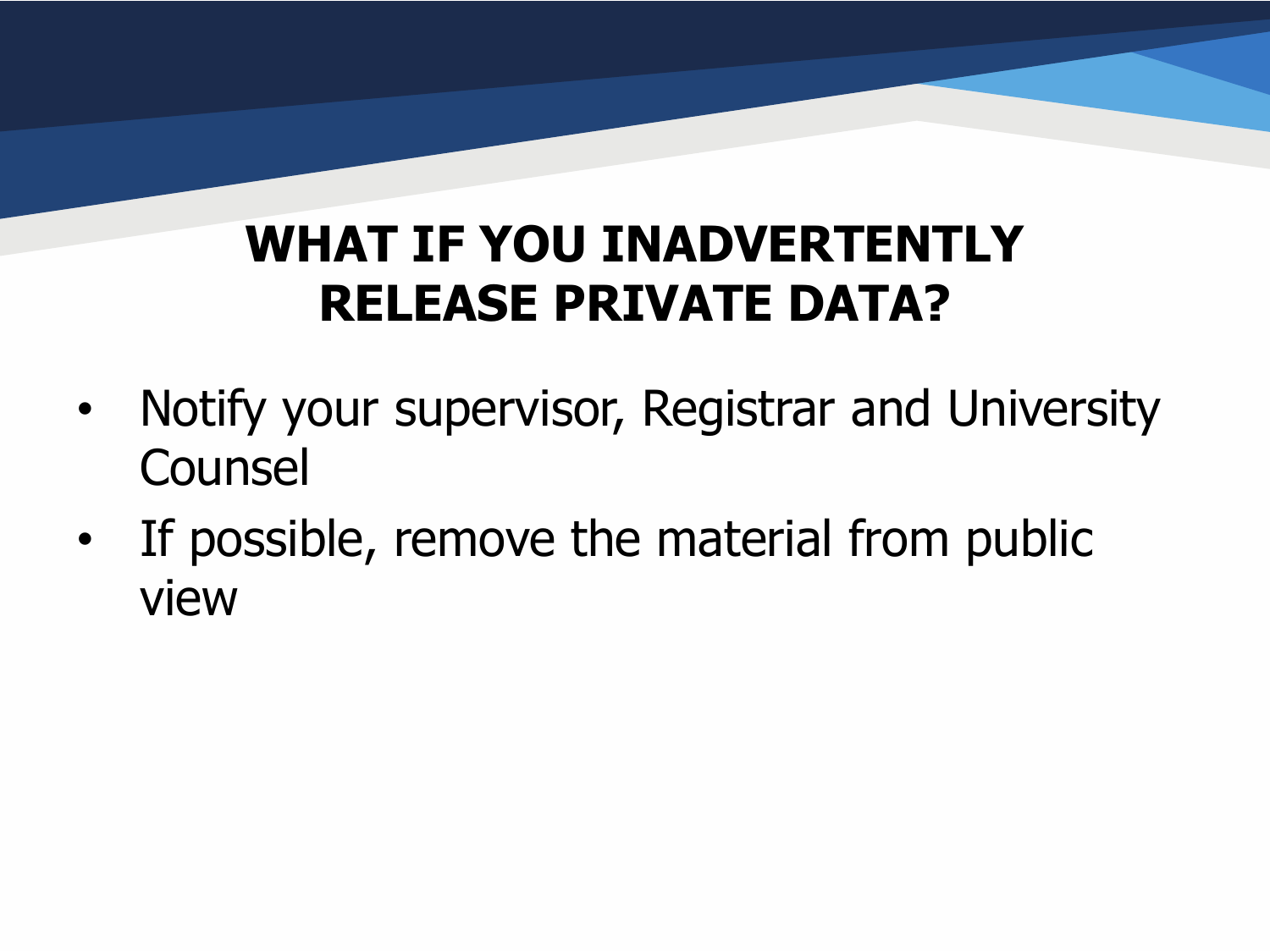## **COMMUNICATING WITH STUDENTS**

- E-mail should only be sent from a MTSU e-mail account to a MTSU e-mail account or within D2L.
- A student's e-mail address can be found on GOAEMAL in Banner, on the Class Email List in RaiderNet, or in the online directory.
- All e-mails are considered education records and subject to FERPA regulations.
- Grades can be sent to and from institutional e-mail accounts, including D2L, to individual students.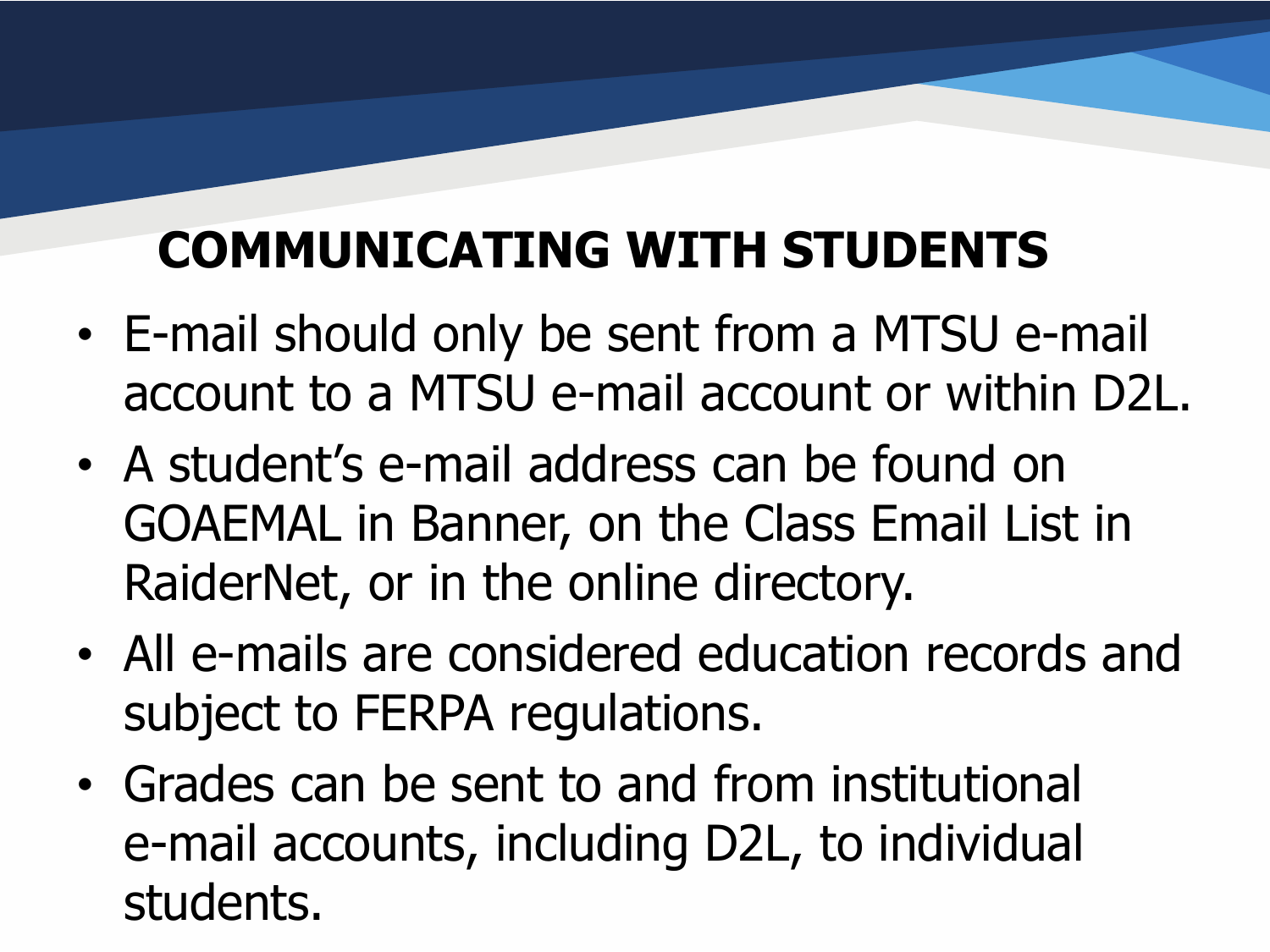#### **COMMUNICATING WITH STUDENTS**

- You can use Twitter, Facebook, and other social media to communicate. However, be sure that you are not disclosing PII or any part of a student's education record.
- Be sure that any device you use to communicate with students or store student data is secure, i.e. your desktop/laptop computers, tablets, smart phones. Password protection is the easiest way to do this. Also remember to protect items like flash drives.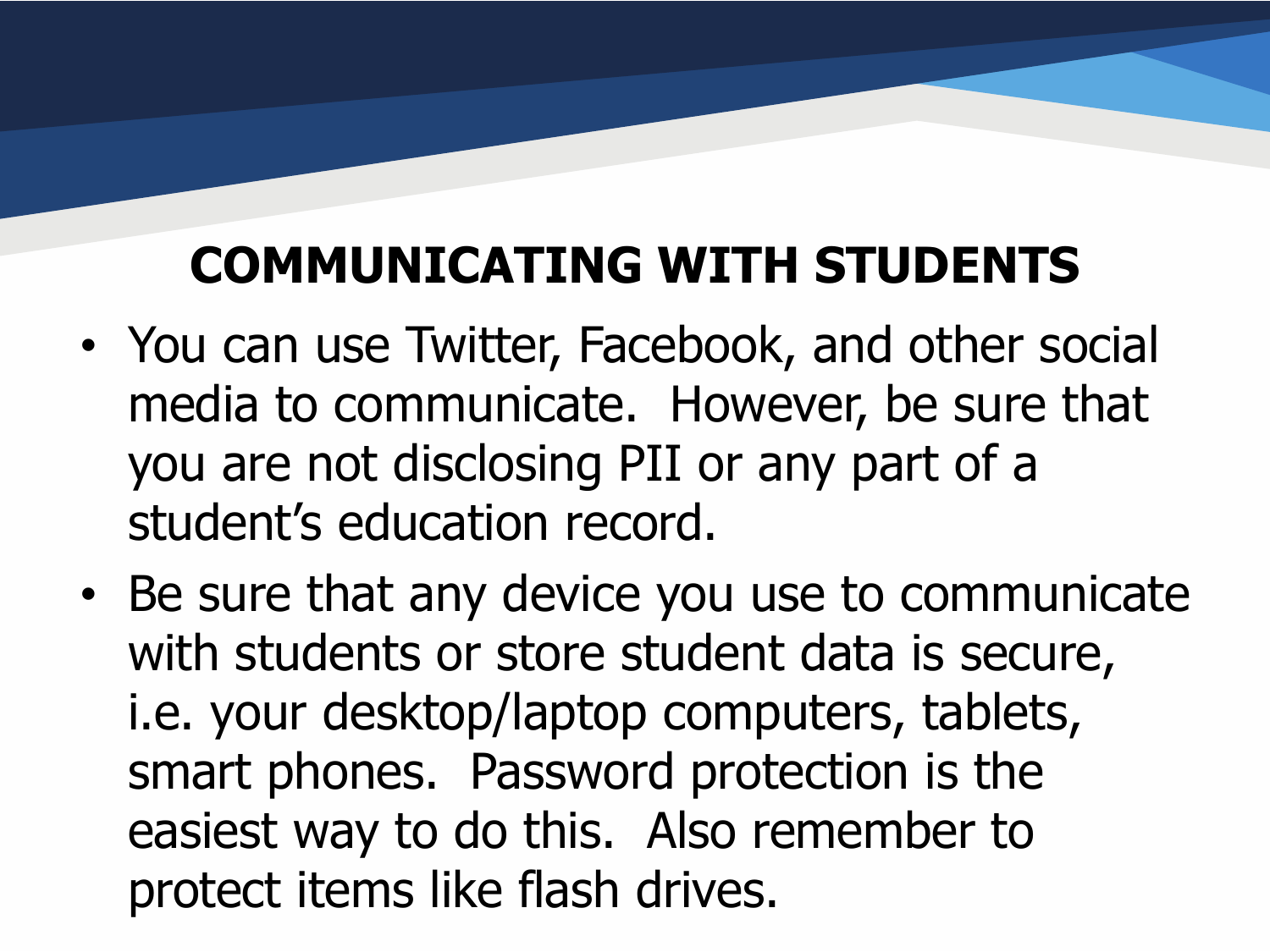The adviser of a fraternity, who is a MTSU faculty/staff member, has asked for GPAs for all of their members in order to award scholarships and academic honors. Can you provide this information?

- 1. Is it an education record? Yes.
- 2. Is it directory information? No-GPA is not directory information.
- 3. Does FERPA allow you to provide it anyway? Yes, if the scholarship is a defined component of the organization's charter. A university-assigned advisor is a school official. The GPA information cannot be sent forward to the organization.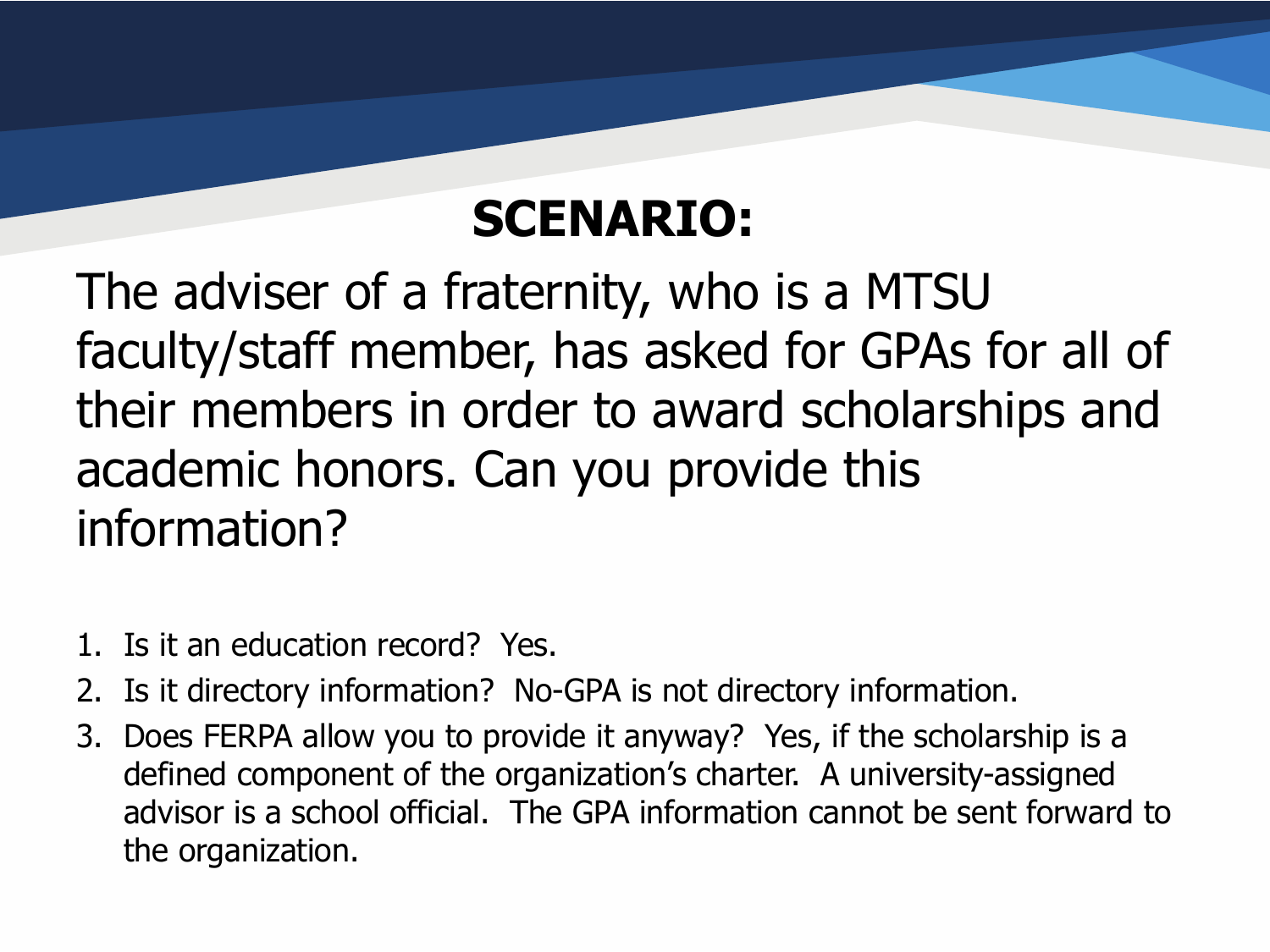(A) A reporter for the DNJ wants to interview a student for a cover story on the wonderfulness of MTSU and wants to catch the student before his writing session. Can you provide the student's appointment time?

(B) What if you call the student and the student gives you permission to tell the reporter? Can you provide the student's class schedule?

- 1. Is it an education record? Yes.
- 2. Is it directory information? No. Class schedule is not directory information.
- 3. Does FERPA allow you to provide it anyway?
	- -Situation A Not without student consent
	- -Situation B Not without written consent
	- -Best Answer Let the student talk directly with the reporter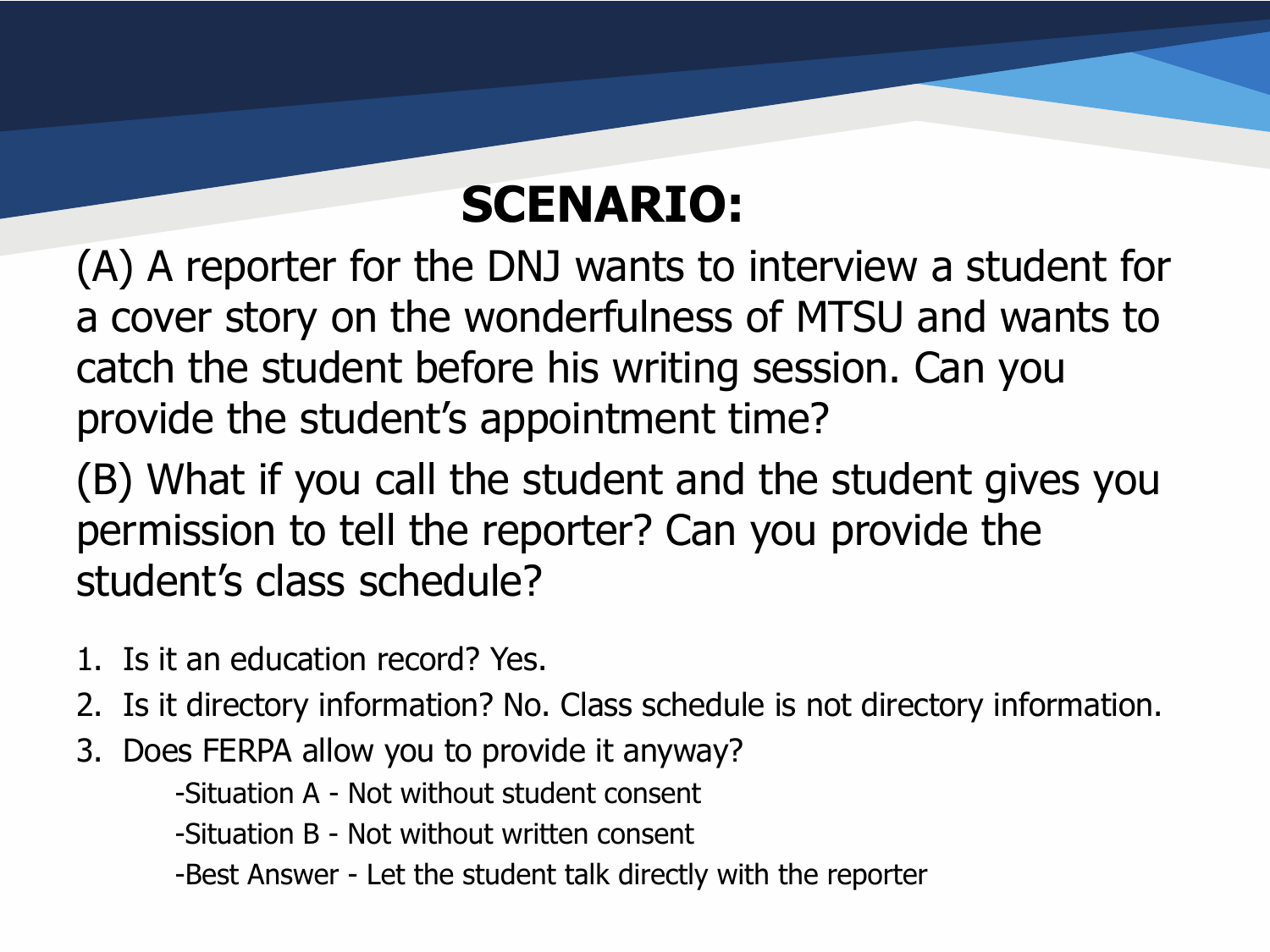#### You are using a list of student names and M#s to verify attendance at writing sessions. Is this ok?

- 1. Is it an education record? Yes.
- 2. Is it directory information? A student's name is directory information but a  $M#$  is not.
- 3. Does FERPA allow you to provide it anyway? No.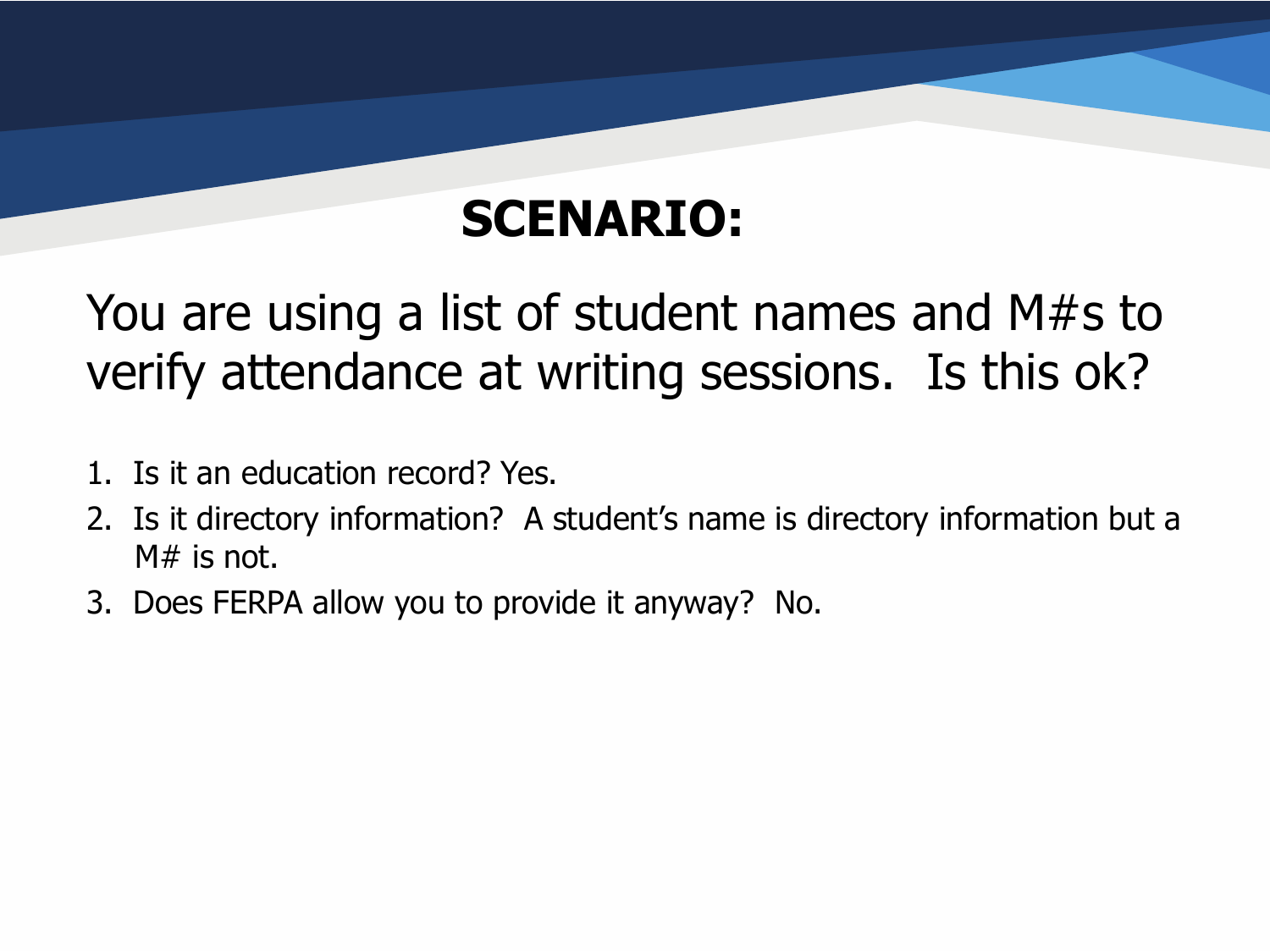A reporter for the DNJ calls the front desk and wants to know whether one of you is employed as a student worker. Can the front desk provide this information?

- 1. Is it an education record? Yes. Employment that is related to the student's status as a student is an education record.
- 2. Is it directory information? No. Student employment status is not directory information.
- 3. Does FERPA allow you to provide it anyway? No.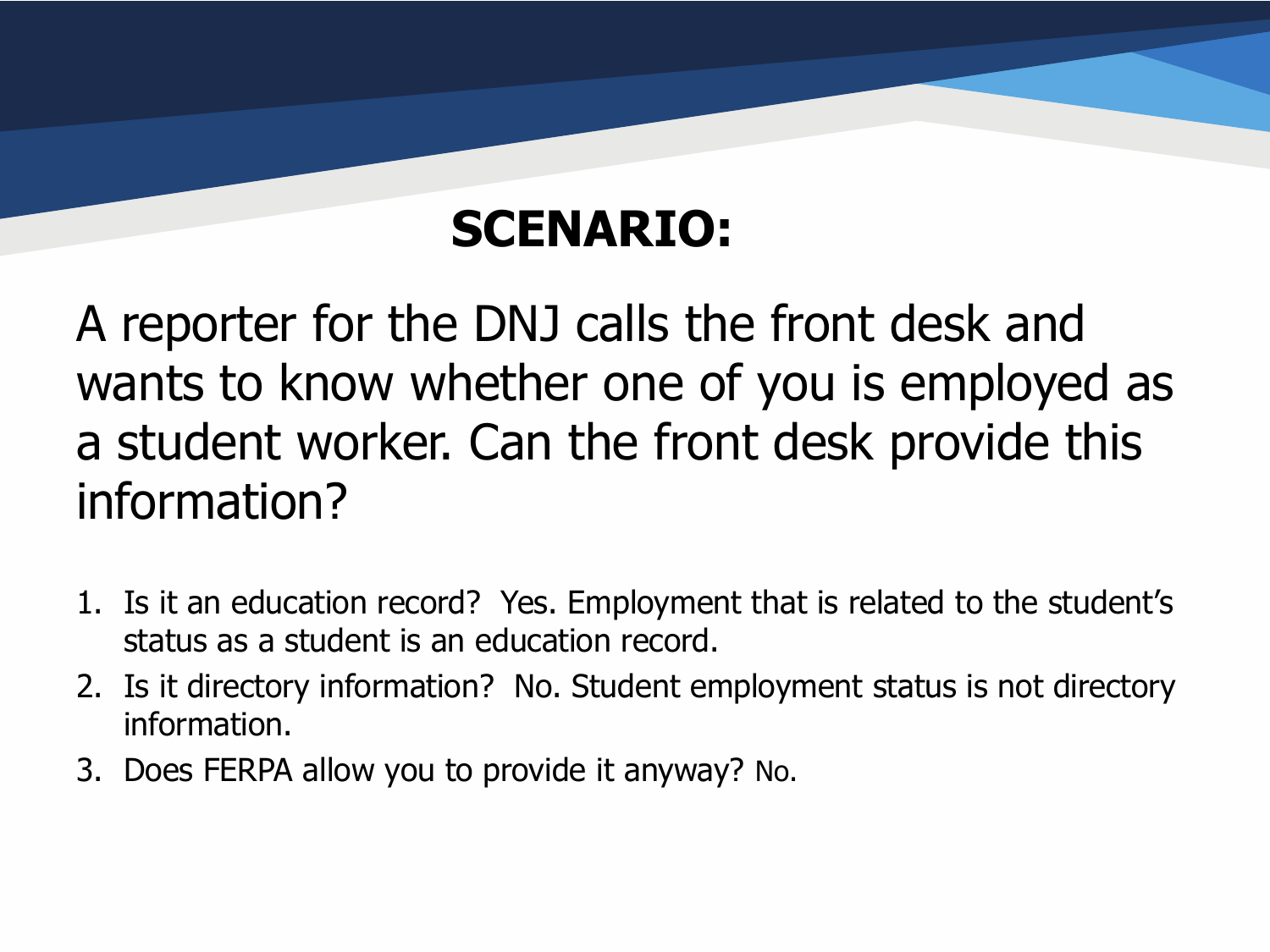A government agent (local, county, state, federal) comes to your office and asks for a copy of a student's paper. The agent tells you that the paper is evidence in some sort of investigation. Can you release the record?

- 1. Is it an education record? Yes.
- 2. Is it directory information? No. A student's transcript is not directory information.
- 3. Does FERPA allow you to provide it anyway?
	- Is there a subpoena? If so, the agent needs to take the subpoena to the Registrar's Office.
	- If there is no subpoena, no exception applies, and the record remains confidential.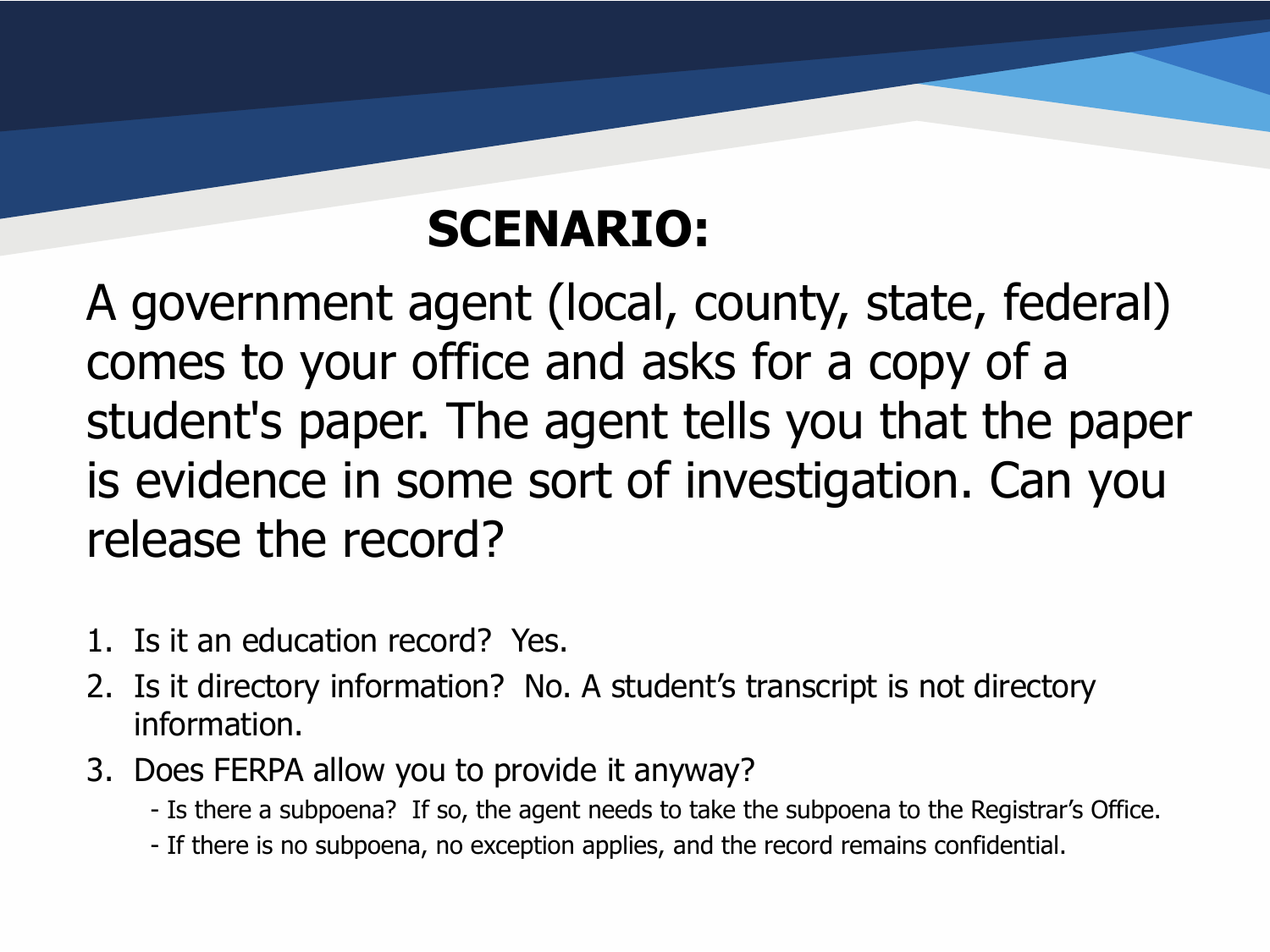A parent calls and wants to know if their child has been coming to their writing center appointments. Can you give out that information?

- 1. Is it an education record? Yes.
- 2. Is it directory information? No.
- 3. Does FERPA allow you to provide it anyway?

-No. While a student's enrollment during a certain term is directory information, attendance and specific daily records are not.

-Always refer a parent to the University College Advising Center/MT One Stop for assistance. If a Partners in Education agreement is on file, you may be contacted by a UCAC/MT One Stop staff member for information.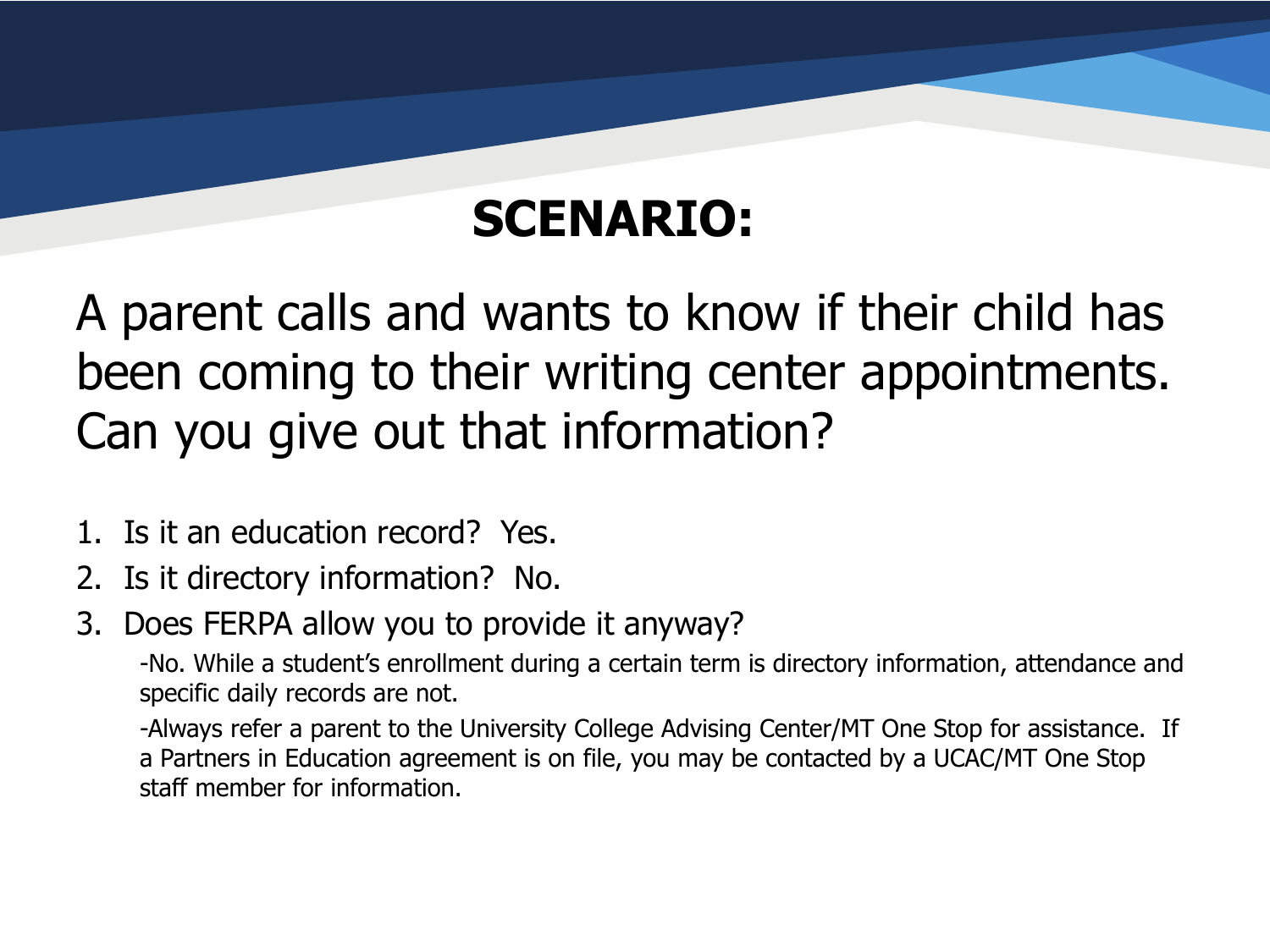You receive a frantic phone call from an individual who says that he is a student's father and must get in touch with her immediately because of a family emergency. Can you tell him when and where her next appointment is?

- 1. Is it an education record? Yes.
- 2. Is it directory information? No.
- 3. Does FERPA allow you to provide it anyway?
	- Unless health and safety exception applies, no.

-Give the parent the contact information for the University College Advising Center/MT One Stop; they will immediately try to locate the student and give the message to contact the family member.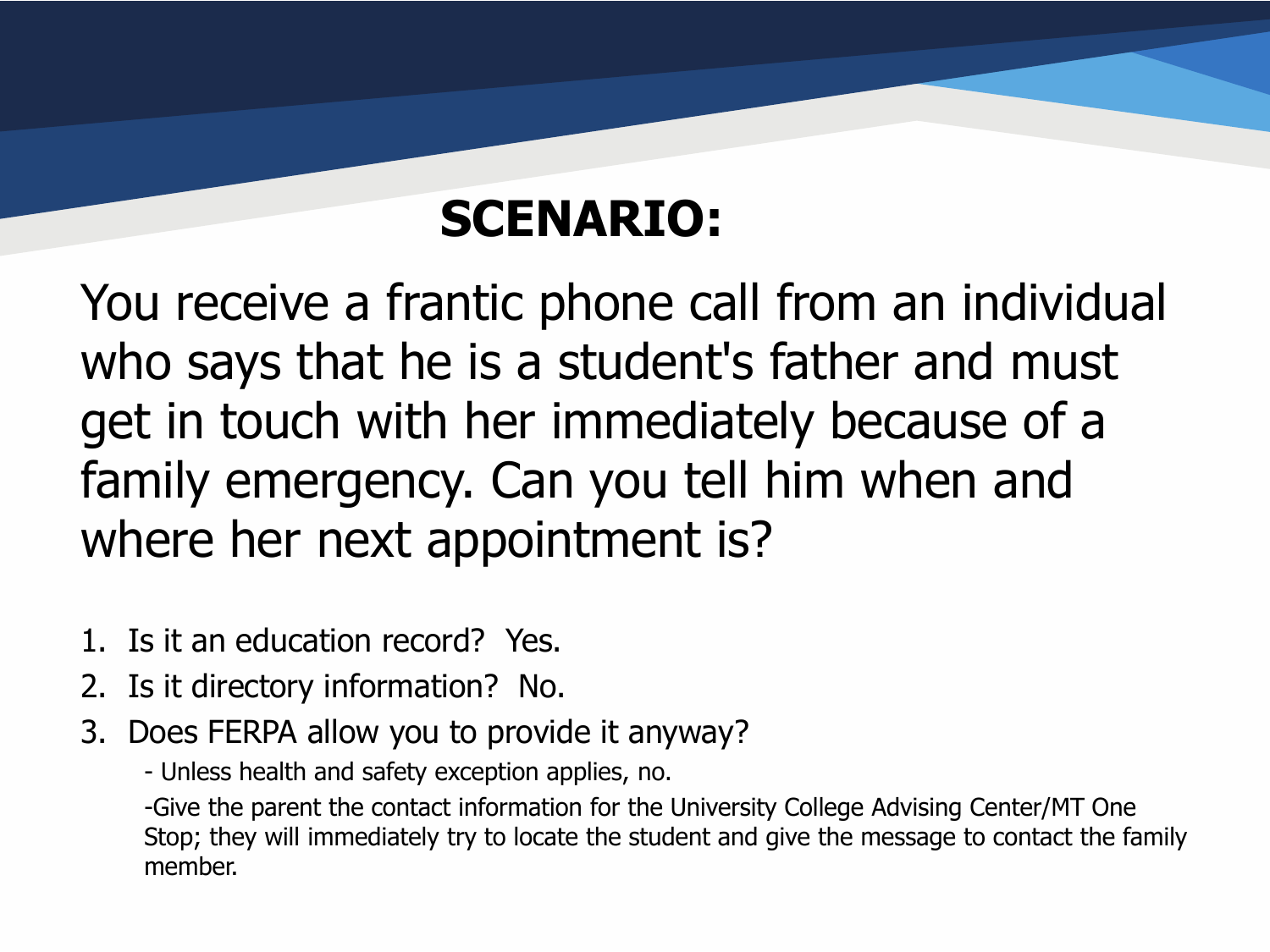You receive an e-mail message from an off-campus employer asking for names and addresses for students with a GPA of 3.0 or better. They have good job information to offer. Can you help students get jobs by giving out that information?

- 1. Is it an education record? Yes.
- 2. Is it directory information? No.
- 3. Does FERPA allow you to provide it anyway? No, but you can direct the person to Career Services so the job can be posted on their website.